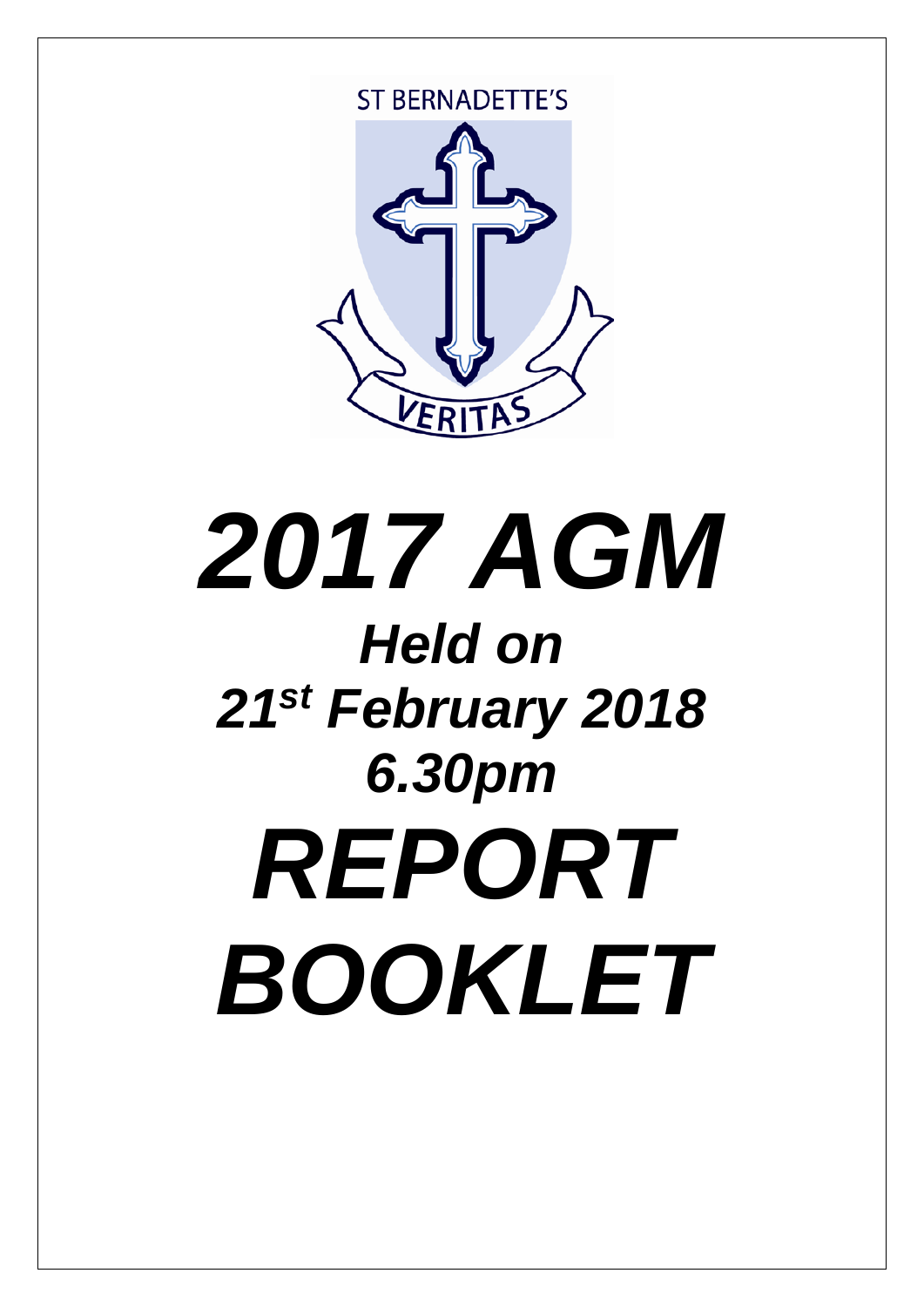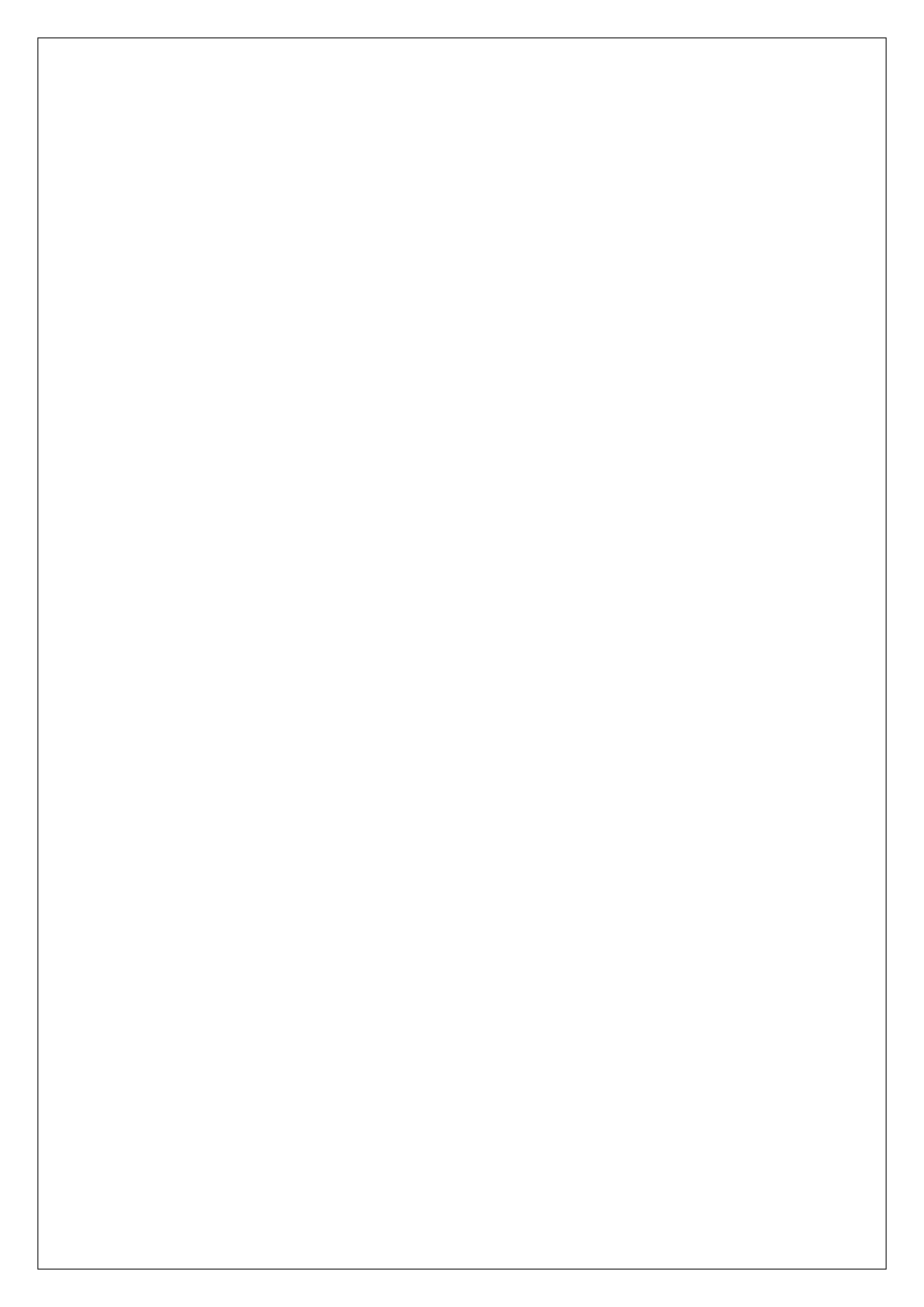# **2017 School Annual Report**

*St Bernadette's is a co-educational school, catering for students from Reception to Year 5 in the St Ann's Parish and neighbouring suburbs, in Adelaide, South Australia. Founded by the Dominican Sisters in 1952, St Bernadette's continues to educate students in the Dominican tradition where the Four Pillars of Dominican Spirituality - Ministry, Study, Prayer and Community, are evident in the daily life of the school. With an enrolment of 92 students in 2017, St Bernadette's is a community oriented school which aims to provide a safe and personalised learning environment for all students.* 

*Our school community is enriched by families from nineteen different cultural backgrounds and we celebrate the diversity and learning opportunities this multicultural environment affords all our students. Working in close partnership with families, we are able to create a caring and co-operative environment that is supportive of all students. We welcome parent volunteers in all aspects of school life. Our school has a dedicated School Board and boasts a small but strong Parents and Friends Committee which undertakes various fundraising and community building activities.* 

*St Bernadette's School strives to provide high quality Catholic education which enables all students to reach their potential. Programmes offered in and out of the classroom are designed to promote a love of learning and to enable all learners to achieve success. In addition to a rigorous curriculum programme which includes Cultural Immersion and Performing Arts, we presently offer: EAL support and Wellbeing programmes, individual music tuition (available to interested students), after school soccer, basketball and cricket competitions, Student Representative Council (SRC) and Out of School Hours Care. Our classrooms are dynamic and contemporary learning spaces with interactive whiteboards, computers and Sound-field systems to enhance the learning for all students.* 

*St Bernadette's is a part of the South West Region of Catholic schools which provides a pathway for students from Reception through to Year 13 in conjunction with Cabra College, Sacred Heart College and Marymount College.*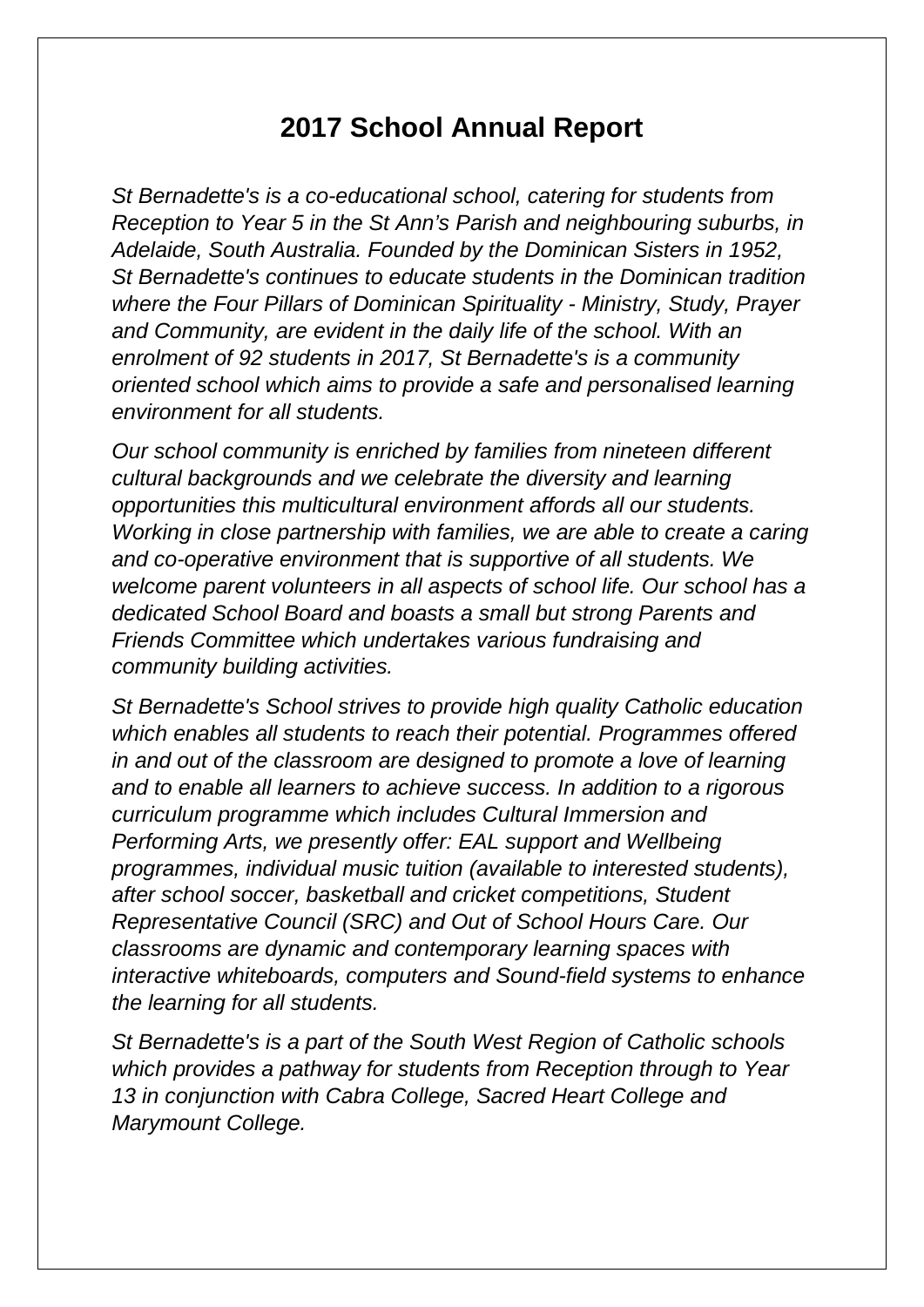# **School Board Report**

# **FUNCTIONS OF THE SCHOOL BOARD**

The functions of the School Board are prescribed by the Catholic School Board Constitution as follows:

- The promotion of Catholic education
- The active promotion and support of the Catholic ethos of the School
- Planning for the present and future operation of the School, in accordance with the relevant CESA policies and procedures
- The management of the School's finances, including the approval of the annual budget, and the endorsement of School Fees, in accordance with the CEO directive
- Advising the Principal with respect to the formulation and review of School policy, and to respect the Principal's role in the management of the School
- Ensuring that the School Community, the Parish, the P&F Association and other interested parties are aware of the Board's activities and decisions
- That the Board is a liaison agent between the School and the School **Community**

# **St. Bernadette's School Board for 2017**

- President: Fr. John
- Executive Officer: Denise McGrath
- Chairperson: Joshua Clayton
- Secretary: Chrissy Manolakis
- Finance: Con Tsimiklis
- Member: James Kho
- Member: Michael Patriarca
- Staff Representative: Teresa Hinter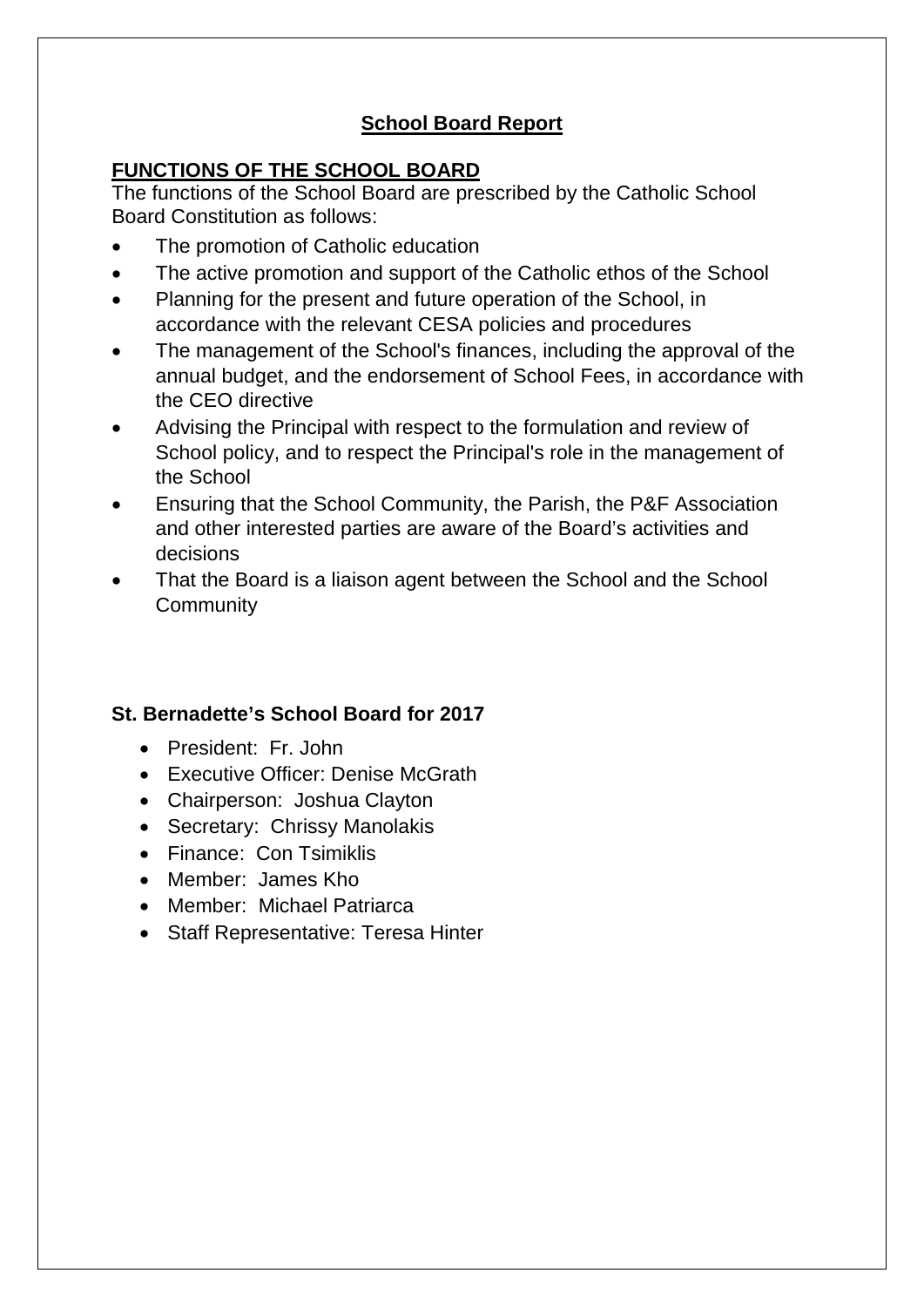Once again our School Board has thoroughly enjoyed meeting twice a term to share their collective wisdom in supporting our school community.

At each gathering we reflect on reports such as Leadership, Parents & Friends, WHS and Finances. We also review the Annual Improvement Plan and discuss how we are tracking. It has also been an opportunity to get a deeper understanding of our Learning community and the Professional Development of all staff.

It has also been interesting to see several projects unfold this year such as the Nature Play area, new school signs and our Playgroup.

Being part of the Board is only a small time commitment and is very rewarding. We will be seeking more members next year as several have left our school community. Current Board members have been asked to remain on the team to support Gary Pascoe (Acting Principal) in Term One and then the substantial Principal Term 2 onwards.

I am looking forward to my role on the selection Panel for the Substantial Principal and feel positive about our school's future!

On a final note, I would like to say how rewarding it is to get involved in school activities and I would like to encourage others to volunteer.

Joshua Clayton **Chairperson** 

# **Leadership Report**

Throughout this year staff, students and families have continued striving to uphold the values of Jesus which are stated in our School Vision - *Respect, Truth, Love, Justice and Hope - values which help us to be an authentic and* faith-filled community. These are also values that St Dominic and his followers embraced hundreds of years ago.

Each year our school community has an overarching theme and this year's was *Being the Best That We Can Be*. While reflecting on our 2017 school journey it was apparent that each one of our students and staff accepted this challenge with vigour and commitment.

### **Dominican Spirituality in Action**

### **Butterfly Day**

Classes enjoyed being involved in the making of items to sell to support our year 5's, as part of their leadership outreach, raise funds for research into finding a cure for children with Epidermolysis Bullosa (EB) - "Butterfly Children". We raised \$281.15.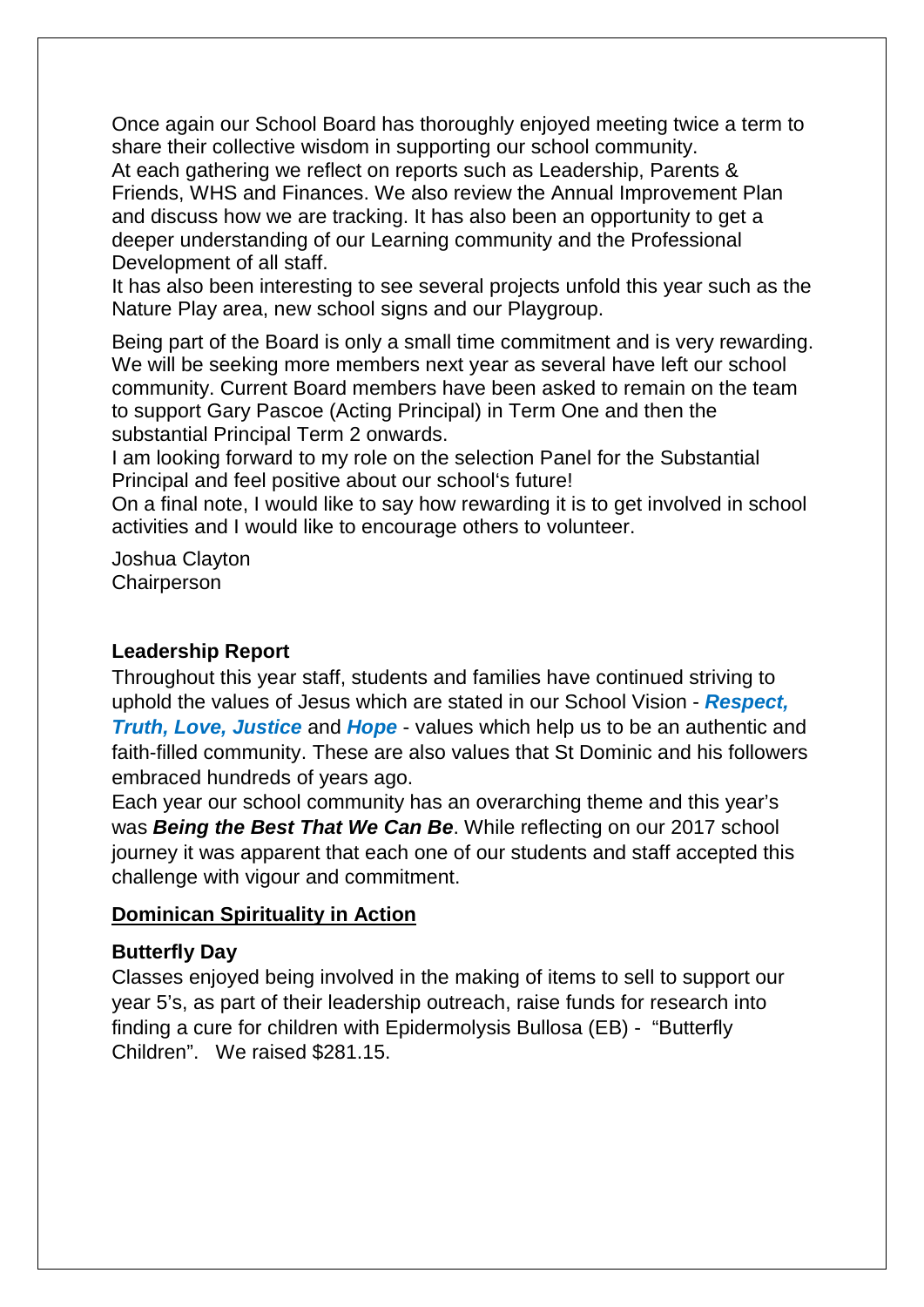#### **Chaplaincy Grant: youth worker**

This year we were fortunate in obtaining a grant which gave us access to a youth worker. Dylan supported our Year 5 student leaders through the Journey to Emmaus Programme and small group sessions focussing on the Dominican Pillars. He also started a Social Justice Group later in the year and ran a lunchtime chess club. We hope to have Dylan back next year.

#### **Social Justice Group - ST VINCENT DE PAUL WINTER APPEAL – Bringing Warmth to the Homeless**

During 2017 we continued our support of Vinnies. Some of our Year 4 and 5 students joined a Social Justice group, led by Dylan, our youth worker and gave up their Wednesday recess play to meet and come up with ways of reaching out to help others. Their first initiative was supporting the St Vincent de Paul Winter Appeal. They made posters to put up around the school asking for donations of clothing such as **knitted scarves**, **socks**, **gloves** and **beanies.**

Jesus said, *"Whatever you do to the least of my brothers and sisters,*

*you do it to me."*

During term 4 students were also asked to bring in donations of food and gifts for our Parish Giving Tree.

### **Leuven Project: Catholic Identity Research Project**

Earlier this year our staff, Year 5 students and several of our families completed an extensive survey about our school's Catholic Identity*.* We received the survey results towards the end of  $4<sup>th</sup>$  term and look forward to analysing our school's data in 2018 – to celebrate our strengths and work on the deficits.

### **Sacramental Programme**

St Bernadette's supports the Parish Sacramental Programme. This year we had 8 students celebrate First Reconciliation and 4 students celebrated Confirmation /First Eucharist. A special thankyou to Stef for supporting this programme and enabling it to be such a meaningful experience for the children and their families.

# **Lenten Liturgies**

Once again classes supported the annual Project Compassion Appeal by focussing on the plight of the world's poorest people in our Lenten Liturgies and also organising fundraising activities.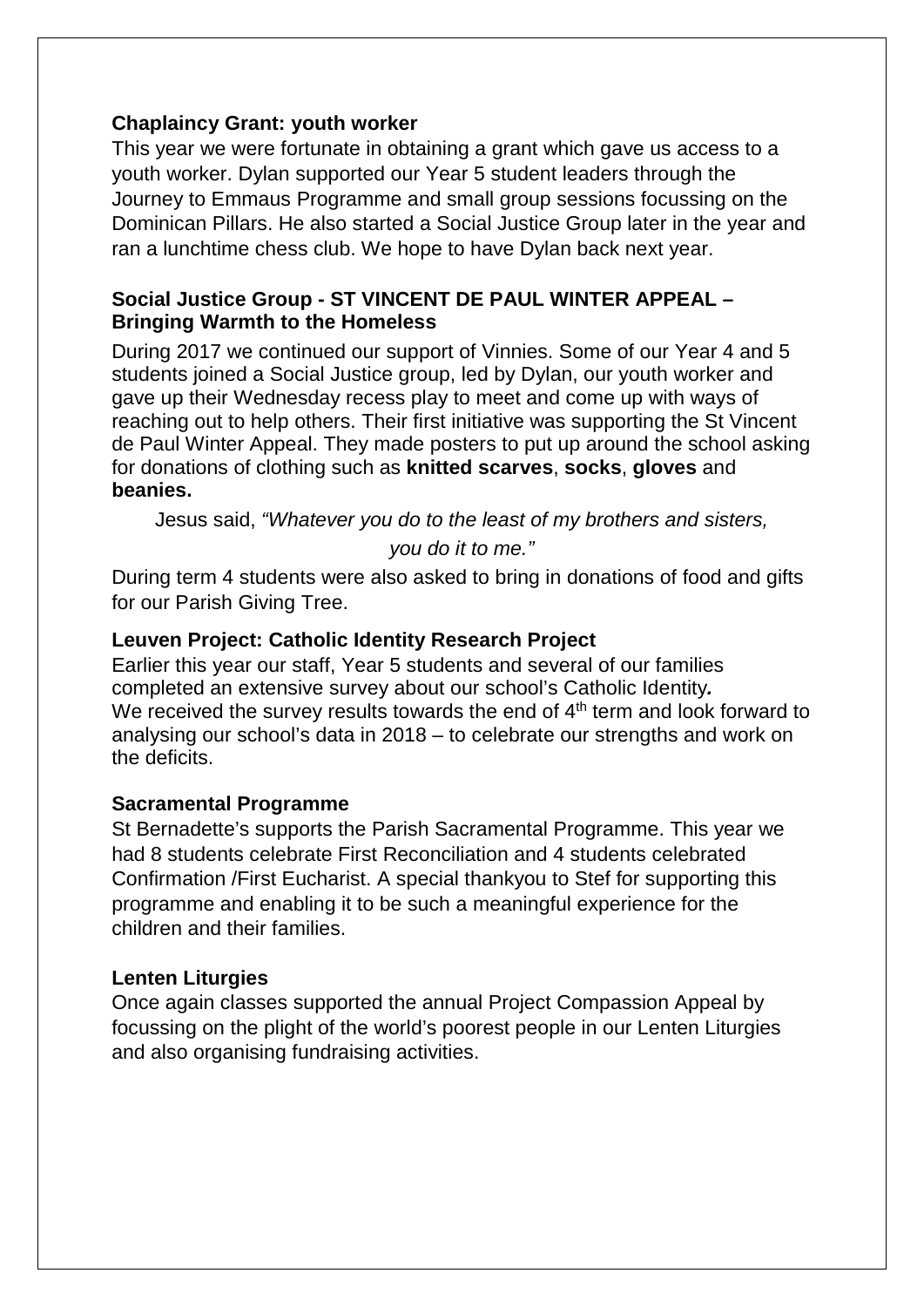#### **Holy Week**

Each year the whole school gathers to re-enact the last few days of Jesus' life from his triumphant entry into Jerusalem to his death on the Cross and burial. Classes put a lot of effort into recreating the events with reverence. For some of our children this is their only experience of the Easter story – a story of Christian hope - through the resurrection! To further celebrate the joy of Easter teachers wait until after the Easter weekend to give students an Easter egg as a treat.

# **Catholic Charities Walk-a-thon**

The children were eager participants in our Walkathon for Catholic Charities. We were blessed with great weather and the children surprised us with their energy levels, collecting a popstick for each completed lap of the oval. We raised almost \$500.00. What a great effort!!!

### **Journey to Emmaus**

The Year 5's participated in the Journey to Emmaus Programme which offers an opportunity over 3 days throughout the year to reflect on how they can be the face of Jesus to others, and to also befriend students from 4 other Parish schools in our region in readiness for Middle school. This year, due to inclement weather, students didn't get to the beach for the planned activities on the 3rd day but there's always a backup plan and we still had lots of positive feedback from the students.

### **Building Community**

We have had many community events throughout the year including Harmony Day, Easter Raffle, Catholic Education Week, Mothers' Day stall, the Yr. 4 /5 Book Launch, Book Week, Movie Night, St Ann's Feast Day celebration, Fathers' Day stall, Catholic School's Music Festival, Sports Day, Butterfly Day, Musical Instrumental evening, End of Year whole school party and Carols evening.

### **Harmony Day**

Harmony Day was an opportunity for staff, students and our families to come together in community to celebrate our school's cultural and religious diversity. It was lovely to see so many parents join us in our morning parade and then visit classrooms to share about their cultures.

Harmony Day is about inclusiveness, respect and a sense of belonging for everyone. As parents and teachers we have a wonderful opportunity to set an example to our children of how to live in harmony through promoting justice, equality, fairness and friendship for all.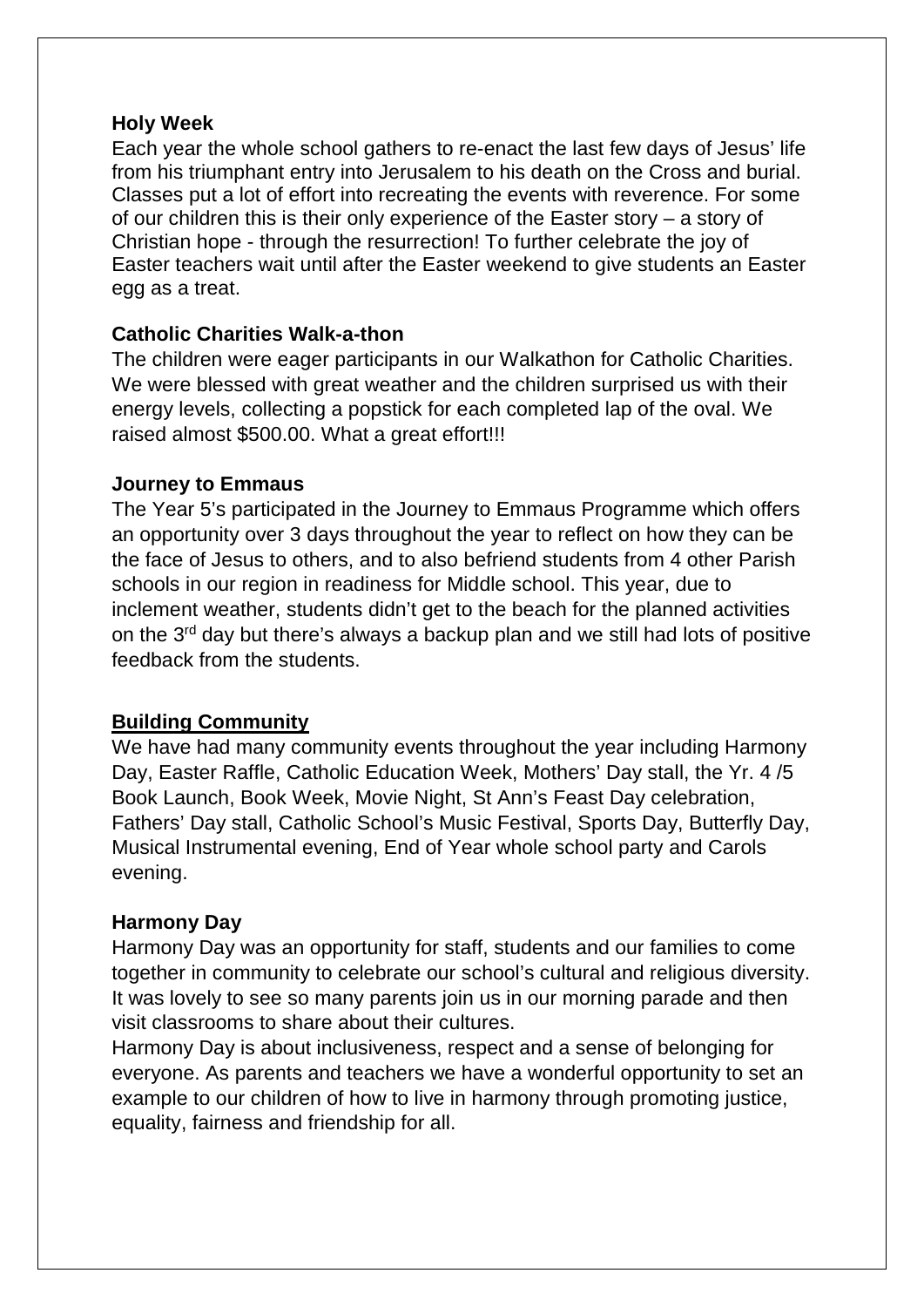# **Busy Bees Playgroup**

Our Busy Bees playgroup started up in Week 2 of Term 3 and is on Wednesdays from 9:00 to 11:00 am. Patricia Aoukar has been the coordinator of this programme and has really enjoyed supporting our families and their little ones. We have had several families from the wider community join this merry team too.

# **St Ann's Day**

In Term 3 Stella Maris School and St Bernadette's School celebrated St Ann's Day together. The R-2 classes visited Stella Maris for a day of fun activities of art, sport and literacy. The day concluded with a Liturgy celebrating the life of St Ann, the mother of Mary. Our Years 3-5 classes hosted Stella Maris at St Bernadette's and also had similar activities including a liturgy. A great opportunity for our parish schools to come together! Children and staff commented on what a great day it was, how they made some new friends, and many wanted to come back.

### **Bunnings Barbecue**

We had so many staff and families who were able to come along and support this fundraiser and to have fun!!! It was great to see families together [parents, teenage children and grandparents] all making a difference for our school.

# **Catholic Education Week**

Catholic Education Week was held from Friday 12<sup>th</sup> May to Friday 19<sup>th</sup> May for all Catholic schools in South Australia and the key message was – *Where every child matters.* Catholic Education Week was an opportunity for all Catholic schools to celebrate our distinctive mission and share things that are special about our schools and ethos with families, parish and the wider community.

Here at St. Bernadette's we started our celebrations with a whole school Liturgy followed by all classes being involved in a Virtual Reality Session. Then throughout the week we had

- Whole school STEM interactive rotations
- R-5 Activ 8
- South West Region Staff Gathering from 4pm
- R-5 Mindful Movement
- Yr 4/5 Evening Book Launch
- Yr 3/4 Assembly
- Walk Safely to School Day
- Year 5 at Journey to Emmaus

Catholic Education Week and NAPLAN were both in Term 2 where our Dominican Pillar focus happens to be the Pillar of Study.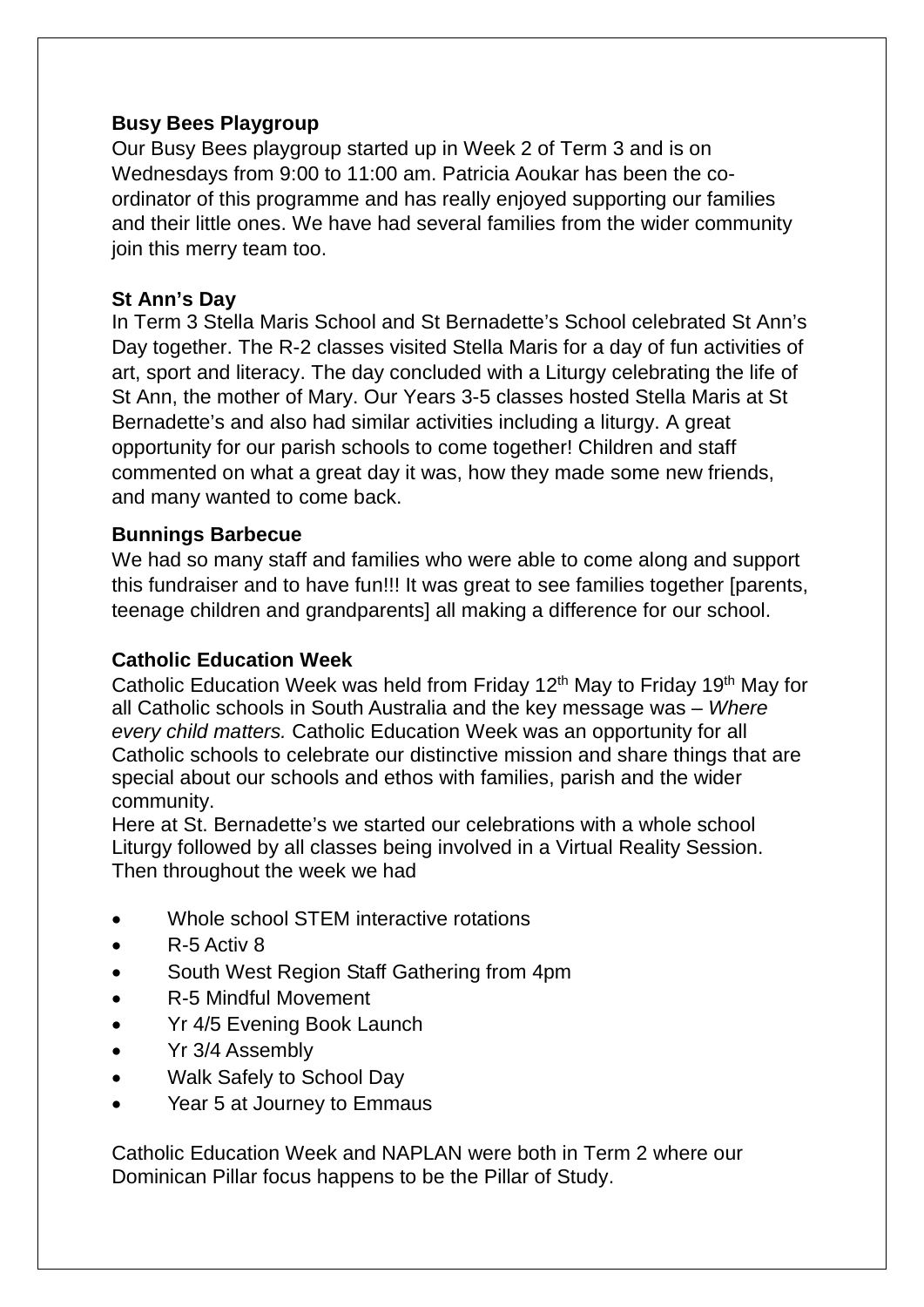# **Mother's and Father's Day stalls**

Each year the students really enjoy being able to buy a Mother's Day/Father's Day gift at school and we are sure that their presents would have bought smiles to their [special person's] faces!

Thank you to Fiona Davies and Leanne Houlahan who organised the purchasing of gifts and to the Year 5 students who helped with the wrapping of gifts.

### **Swimming Week**

Our students look forward to Swimming lessons and it was great to see how confident most children were in the water and to see how their skills had improved throughout the week. A special thankyou to staff and volunteers who ensured that this week went so smoothly.

# **Sports Day**

Sports Day was held at school on our oval and the day was a huge success thanks to Mrs Lagana, the staff and our wonderful parent helpers. St Dominic's won the Sports Shield and St Catherine's the Spirit Shield.

# **The Yr. 4 /5 Book Launch**

Jeannie Baker is a world famous children's book creator. This year students were learning about her books and in particular her messages of sustainability. The year 4/5 class participated in a community project to create books inspired by Jeannie Baker's collages. On Tuesday June 6<sup>th</sup>, at an event at which the community gathered to meet Jeannie Baker and hear her speak about her books, the Year 4/5 class was awarded a set of Jeannie's books in recognition of their fantastic learning and effort. Well done year 4/5!

# **Movie Night**

Thank you to the Davies family for bringing our families together on this night. Everyone thoroughly enjoyed spending time relaxing and watching a movie. In fact most families stayed for both movies, snuggled up in their beanbags and chairs!

# **Catholic Schools Music Festival**

The Catholic Schools' Music Festival features a massed choir of over 2000 primary school students from Catholic schools and showcases different choirs of students. This year's performance was at the Entertainment Centre Arena and our Year 5's were so excited to be involved, representing our school with pride. Thanks to Ali Turnbull for her support.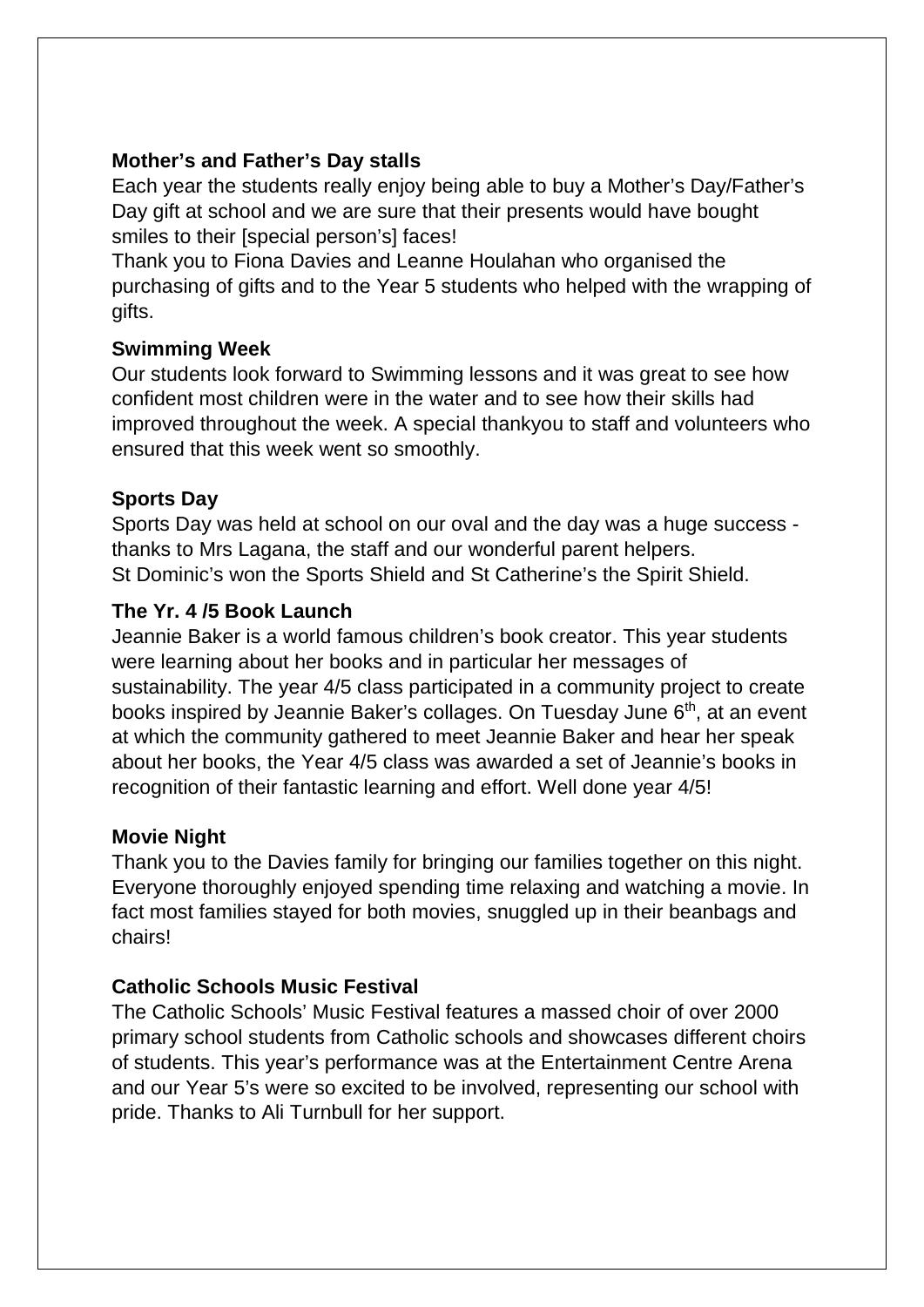#### **Year 4 /5 Art Exhibition**

The Year 4/5's as a class project had to take on new jobs as curators at the Art Gallery of South Australia. The curators' first job was to choose an artist to present to the Board of Directors as a possibility for an exhibition later in the year. After careful research, the curators wrote persuasive texts, presented their information to a panel and created samples of artwork in the style of their chosen artist. These art samples were the focus of an exhibition held on the evening of August 9th. Everyone was stunned by the amazing quality of the artwork and the depth of the knowledge demonstrated by the curators about their chosen artists.

#### **Book Week**

All classes thoroughly enjoyed going to other classrooms to be involved in Literacy activities planned by each teacher. Then on Friday the classes shared their activity at the Year 2 Assembly and had the opportunity, not only to be dressed as a book character but to be able to share the related book.

#### **Multi-Cultural Art Project**

The Reception and Year 1 children in Mrs. Hinter's class worked with James Parker the artist on a special Art project. This was a multicultural project during which the children learnt so much about art and many things about their families and the food that they eat. The project culminated with the children going to the exhibition to see the artwork from the three other schools and theirs put together in a big display. The children's work was published in a special e-book - they were very excited to have their voices recorded for this publication. It was a wonderful experience for all involved.

#### **Musical Instrumental Evening**

This was a great opportunity for our students to showcase their musical talents, thanks to Ali Turnbull and the instrumental teachers.

#### **Advent**

Advent is a time to reflect on the concept of waiting and getting ready for the birth of Jesus, and to renew our love for God and one another. Our students were able to do this through our class Advent liturgies.

#### **Graduation Awards**

At the end of each year, the Year 5 students and our staff nominate the recipients of our Graduation awards and our 2017 recipients are…

**Veritas**: Ella **Pillar of Prayer:** Luke **Pillar of Study:** Sehreem

**Pillar of Ministry:** Connor Sm **Pillar of Community:** Tom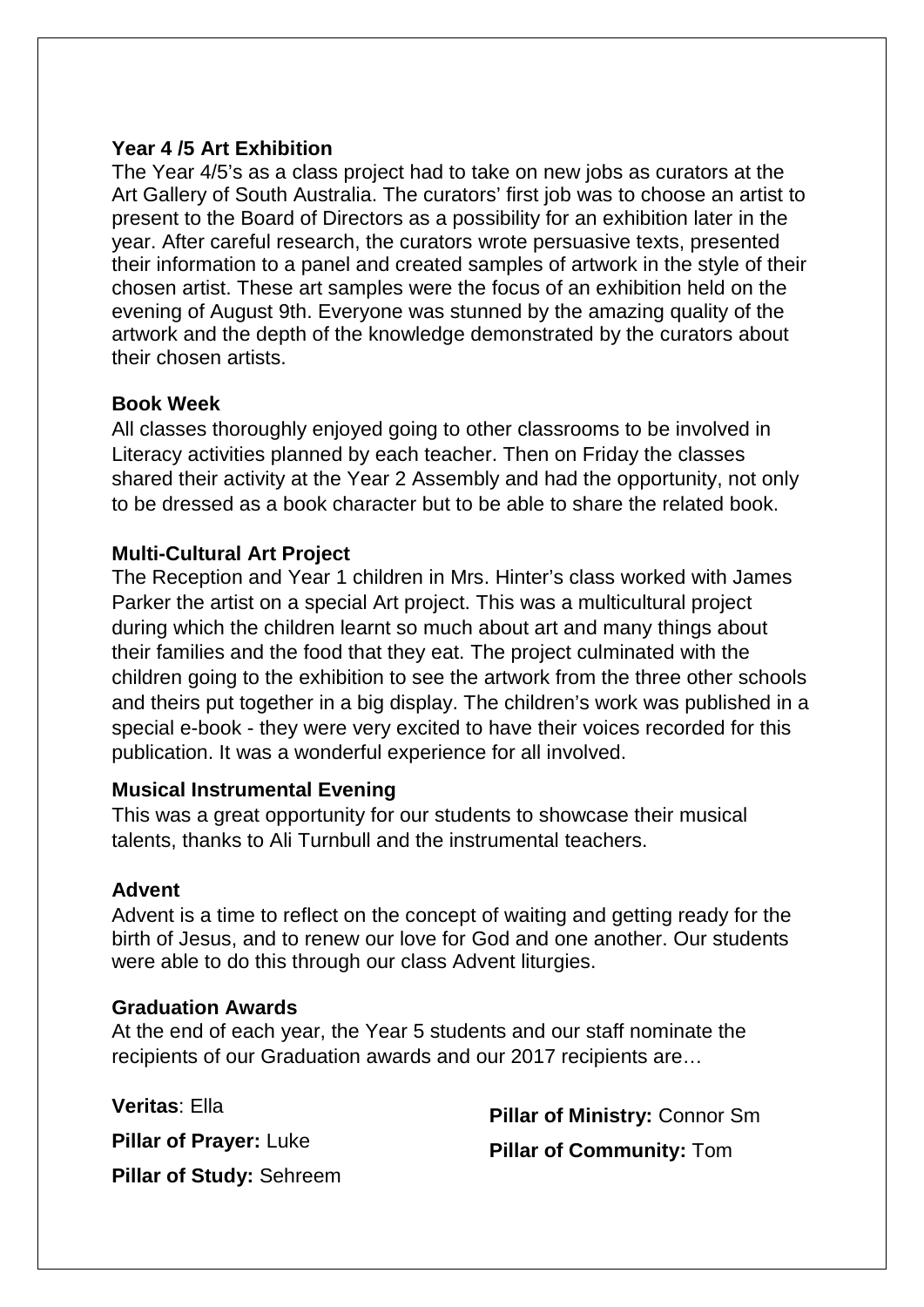# **Physical Education and Sport**

Our students definitely were determined to be "the best that they could be" within this aspect of our school life. In addition to the PE lessons each week, our children were involved in many Sporting clinics over the past 4 terms.

# **Term 1:**

- **Athletics Clinics**
- Footsteps [5 week dancing course]
- Yr. 5 Caritas Fun Run

# **Term 2:**

- Touch football
- Activ 8
- SACPSSA Netball Carnival
- Hockey clinics
- Jump Rope for Heart 'Jump Off'

# **Term 3:**

- Basketball clinics
- Groundforce Dance
- Swimming Week
- SACPSSA Athletics carnival

### **Term 4:**

- Walk-a-thon
- Tennis
- **Athletics**

Throughout the year, many of our students were involved in Out of Hours School Sport: soccer, basketball and cricket. Sadly, this year there were not enough children interested in participating in netball.

# **Staff Professional Learning**

Our major foci for 2017 has been the **Trauma Sensitive Schools Project**  which will **continue into July, next year.**

The course began with the two days PD prior to school starting and was so informative and further enabled staff to support all students in our school. The teaching practices and pedagogies focussed on within those two days both affirmed our current practices and guided us further in our professional development.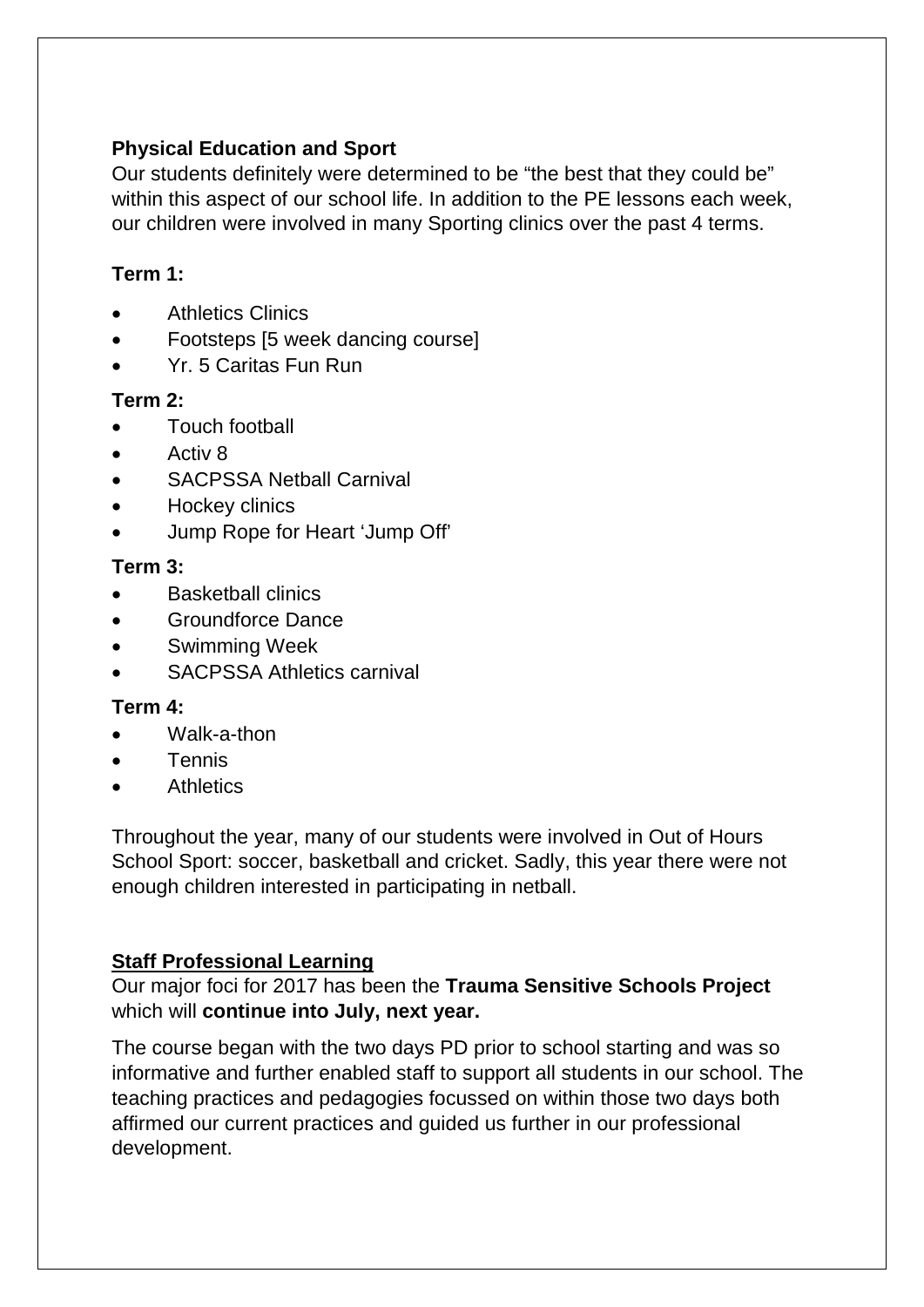Then on Friday 10th March Alexa Duke [interstate consultant] and Angela [Behaviour Ed Consultant] met with the class teachers to plan their Professional Learning goals in this area. Following this, they met with them each term to assist them by reflecting on their Learning journey.

On November 3rd, staff flew to Whyalla to share their project so far with the other 5 schools involved. Again, an affirming experience gave us insights on how we can further enhance our students' Wellbeing.

There is another 6 months of this journey - with further learning and consolidation of best practices in 2018.

### **School Grounds Improvements**

### **Frog Pond**

In 2016 Term 4 our children created a frog pond [stage one] and then this year they raised money to purchase a filtering pump and create a natural habitat for frogs by planting suitable vegetation.

#### **New School Signs**

Thanks to Leanne Houlahan [Front Office Administrator**]** and to Signs by Knight we now have vibrant and interesting school signs around our school perimeter. These photos truly depict the active learners within our school. Thankyou Leanne for your amazing photography!

We have also had our school grounds enhanced by huge colourful pencils and a paint palette placed around the yard to assist in making it more attractive and to advertise qualities about our school.

#### **Nature Play Area**

This was completed over the Christmas holidays and the children will have a great time playing creatively together. Thank you to Jackie Hodgson who has been the driving force behind this project.

### **2017 Annual Improvement Plan**

At our School Board meeting in November we presented a report on our Annual School Improvement Plan which we have attached to this report. We achieved nearly all of our targeted goals plus additional ones not included in the plan.

We also presented the 2018 Annual Improvement Plan keeping in mind that such plans are "fluid" - to enable us to respond to our school community's needs.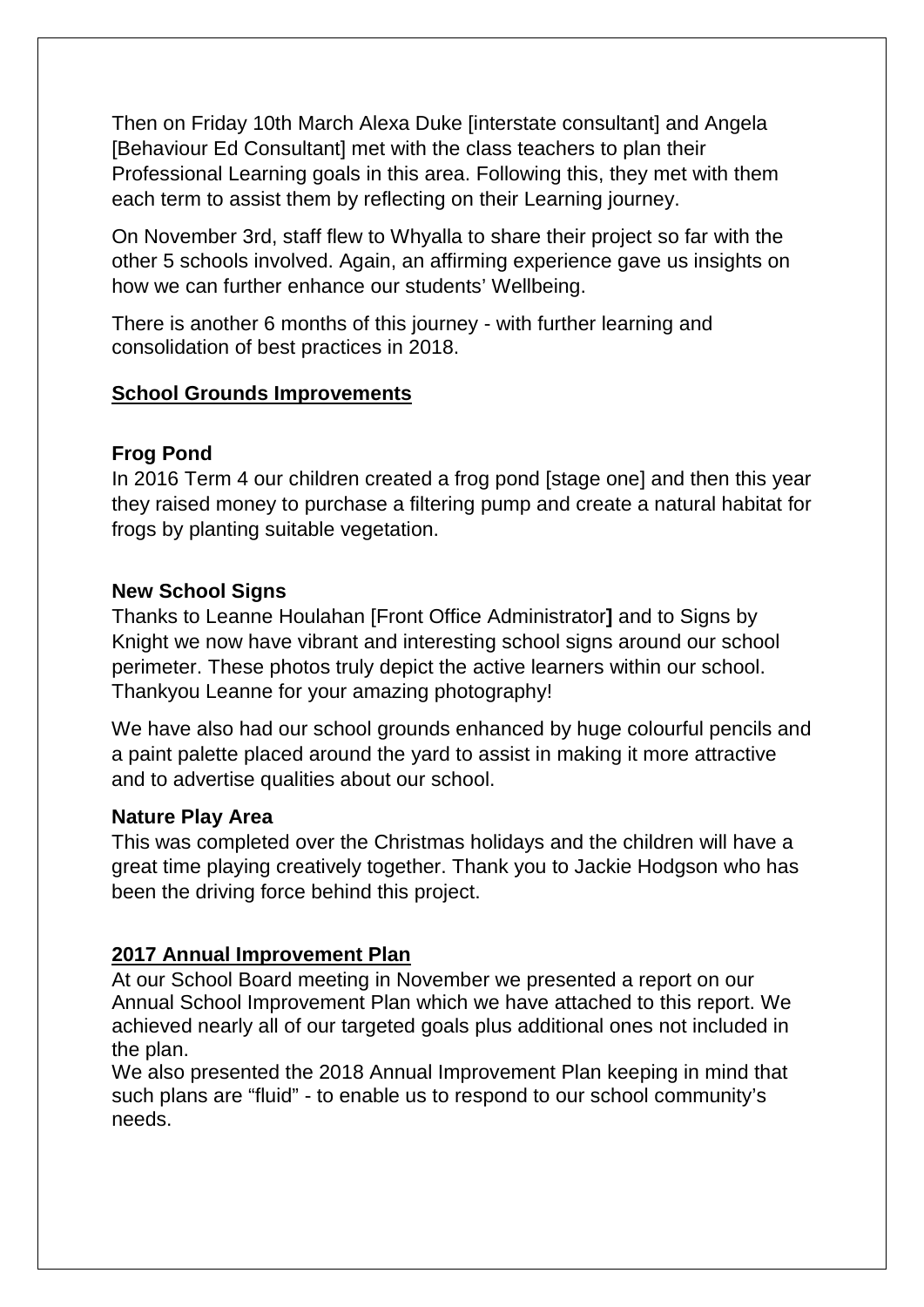### **The End of the Year**

Our last student day for 2017 began with our End of the Year Mass and farewell to both our retiring principal, Denise McGrath and our retiring WH&S staff member Jenny McCabe. This was followed by a whole school party including Jumping Castle, disco, face painting and picnic lunch - and culminating with Carols evening. Then on the following two days, teachers gave a highly detailed student handover, and also mapped out the curriculum for 2018.

The above report is only a "snapshot" of the year but it does highlight our school's learning community and our pursuit in…

*Being the Best That We Can Be*.

# **From the APRIM**

St Bernadette's school community farewelled our retiring principal Denise McGrath who had been principal of St Bernadette's for the past 11 years. During that time she was instrumental in ensuring the Dominican Spirituality continued to permeate throughout our school. As a leader of our school Denise not only demonstrated a strong faith but also encouraged a culture of learning, challenging staff and students to 'raise the bar' and to be open to and reflect upon new practices. During her tenure as Principal, Denise worked tirelessly to support all our families and did not shy away from making tough decisions based on her genuine care for the marginalised in our school community.

We thank Denise for her dedication and service to our school community. We pray for her wellbeing and wish her a happy retirement. God Bless.

# **On a personal note:**

### *[Thank you from Denise]*

Although I am looking forward to the next phase in my life journey and having more time to myself, I am very sad at saying goodbye to this amazing community. I have truly been blessed spending these years with you all. I have learnt so much about the generosity of spirit within our young children and their families in the way they reach out to the marginalized, celebrating each other's differences and supporting one another. Our graduating Year 5's this year truly represent the remarkable culture of St. Bernadette's school. Such a culture is only possible when students, staff and families work in partnership enabling everyone to "be the best that they can be." I'm especially thankful for all staff who have walked beside me during my leadership, sharing their talents and supporting me in all the new ventures that we have undertaken over the past 11 years. A special thank you to Stef for her passion for our school, her strong leadership skills and for sharing an office with me these past 5 years.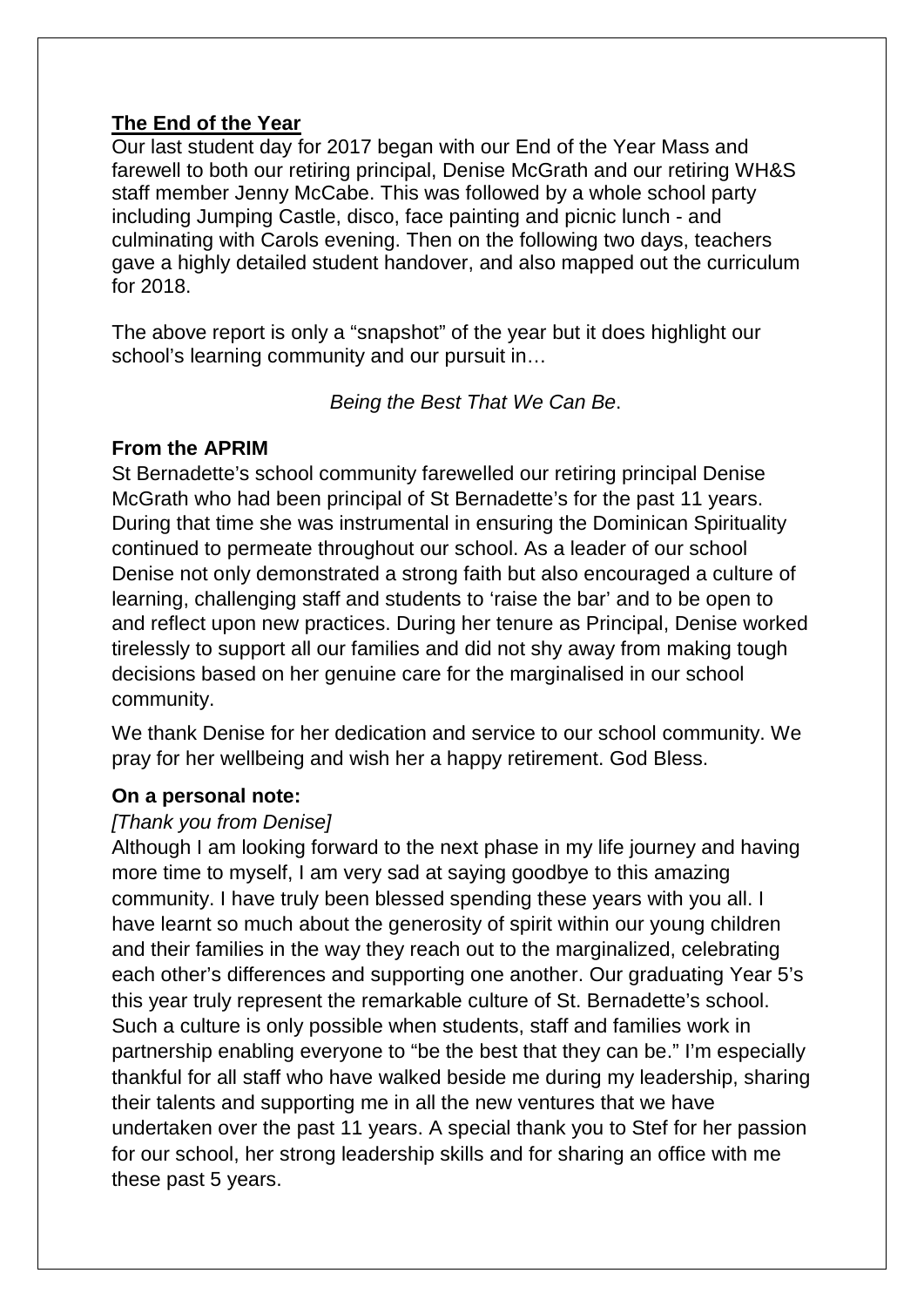There were probably times that she may have preferred her own space!

Another gift that I thank God for was having this opportunity to be a school leader within my own parish. I see our school and parish 'being one' and together we have been able to deepen our Catholic identity and to be the "Face of Jesus" to others.

I pray that our school continues to welcome and celebrate our different cultures, to see God in every person and to be a thriving and happy learning community.

Thank you children for bringing a smile to my face every day throughout these years!

I hope that our celebration party on the last day brought a smile to your face!

# **Surveys**

# **Family:**

Throughout the year we carried out a couple of surveys but sadly only seven families responded. Within the seven participants' responses there were many comments on the positive culture of our school and staff. Several families commented they would like to see the return of a language to our curriculum and a consistent behaviour management system

The Overall Satisfaction for the Year scale was two parents very satisfied, four parents satisfied and one unsatisfied.

### **Students:**

We received feedback from 54 students' surveys, from grades Reception to Year 5. Overall they indicate that they had a great year, again providing consistent feedback of the successes of Sports Day, Swimming Week, Harmony Day and Book Week. Many students across all year levels commented on their enjoyment of Science lessons with Mrs Moser and many year 4/5's enjoyed experiencing project based learning, which "made learning fun". When given the opportunity to highlight what the students enjoyed most this year, these were their responses:

- Strong friendships at school
- Supportive staff members
- Excursions
- Virtual Reality incursion for Catholic Education Week
- Ground Force
- Excursions
- Mind Up activities
- Experiencing a variety of sports such as hockey
- Developing a joy for reading and class novels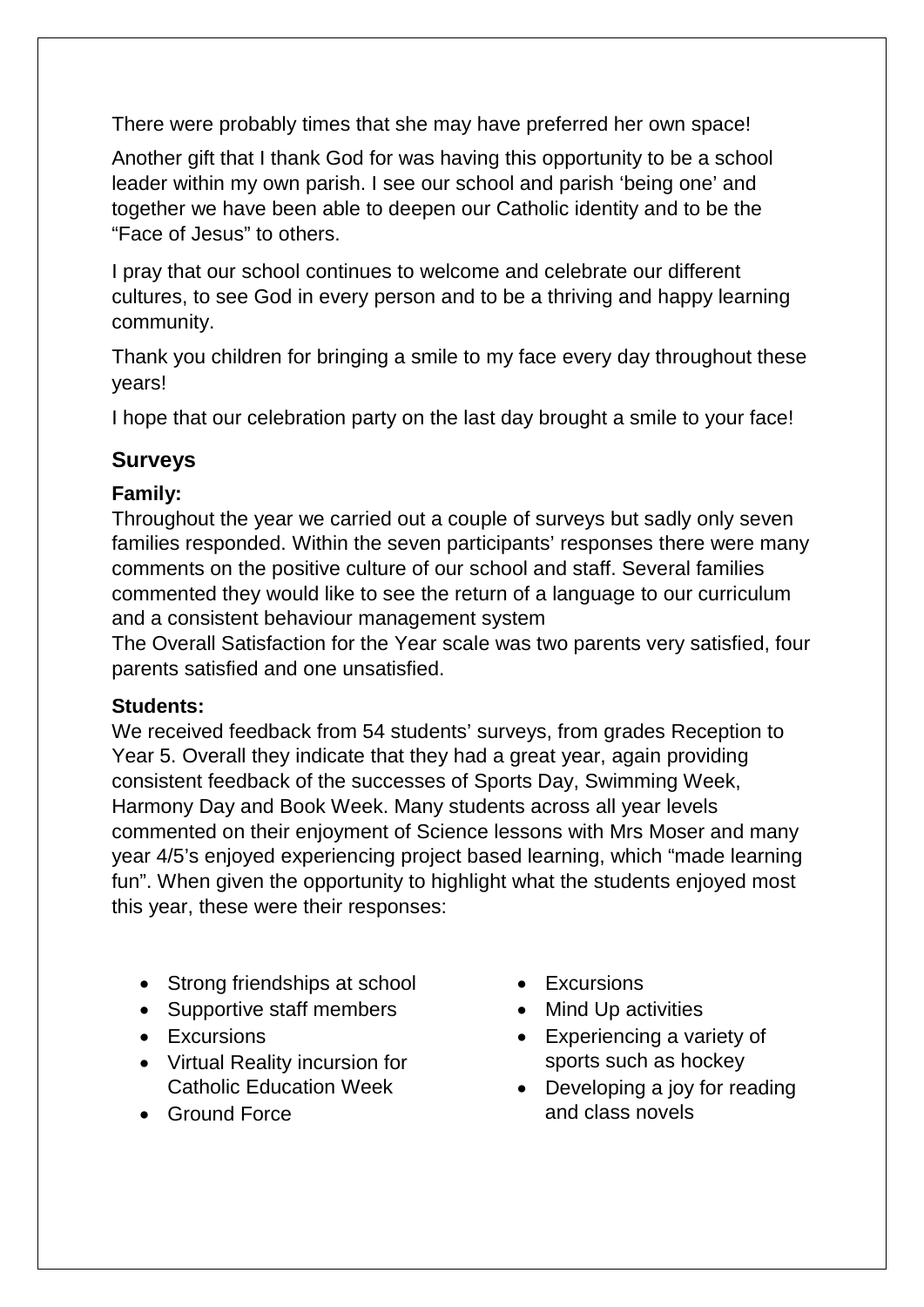The students were also given the opportunity to provide suggestions for what they would like to see in 2018;

- Market Day to be reintroduced
- More flexible learning spaces
- Upgrades to the playground equipment
- Additional iPads
- More sport
- Additional laptops
- More excursions
- Craft activities and games

#### **Staff:**

Instead of surveying staff this year we incorporated it with the Staff Appraisal process and staff were asked to grade their overall satisfaction from 1 to 10 with 10 being the most satisfied.

We collated the following results

| score | <b>Number of</b><br>staff |
|-------|---------------------------|
| 6     |                           |
| 6.5   |                           |
| 7     | 3                         |
| 8     | 4                         |
| 8.5   |                           |
| 9     |                           |
| 9.5   |                           |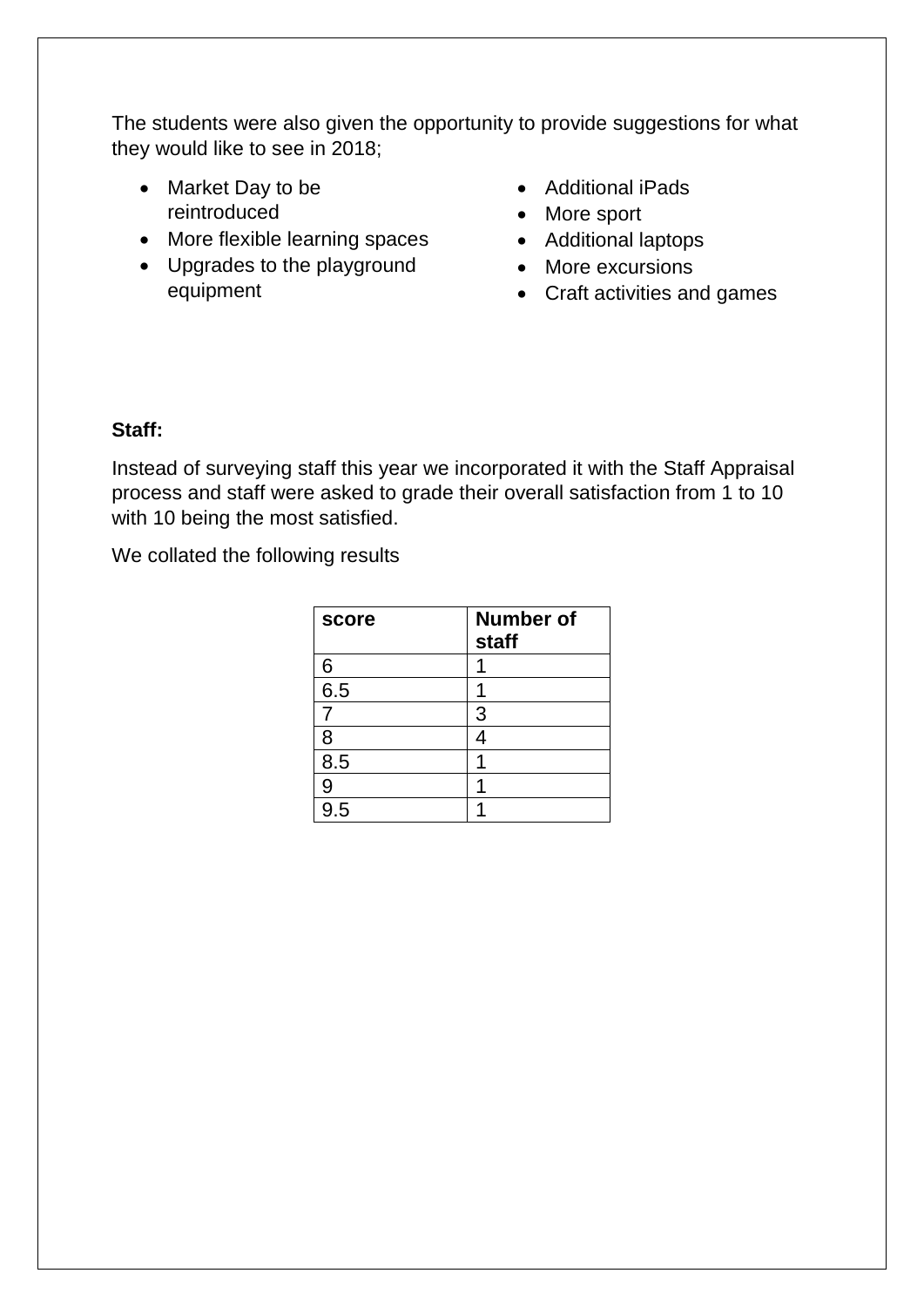#### **NAPLAN**

NAPLAN remains as one of a number of assessment tools used to track the progress of our students at St. Bernadette's. These results inform our teaching and assist us in planning learning programs that meet the students' individual needs.

In 2017 100% of our Year 3 and Year 5 students scheduled to sit the NAPLAN test were involved in the testing. After extensive preparation, St Bernadette's students were set to be one of the first schools to take part in the NAPLAN test electronically. The electronic testing was abandoned by CESA, DECD & Independent schools for 2017 however our students are now well prepared to sit the test electronically in 2018 when it is rolled out by the state test administration authority. While our students were not expecting to sit the test on paper, they were very adaptable and sat the paper test with enthusiasm and commitment to their learning.

The Year 3 cohort recorded 82% achievement of the National Minimum Standard in Reading, Writing, Spelling and Grammar & Punctuation and Numeracy in the NAPLAN test.

The Year 5 cohort recorded 90% achievement of the National Minimum Standard in Spelling, 85% in Writing and Grammar and Punctuation and 80% in Numeracy in the NAPLAN test.

# **YEAR 3**

|                                | <b>Mean Score</b> |       | Mean Scores as<br><b>Proficiency Band</b> |      |      | % of Students who<br>achieved the NMS |      |      |      |
|--------------------------------|-------------------|-------|-------------------------------------------|------|------|---------------------------------------|------|------|------|
| Component                      | 2015              | 2016  | 2017                                      | 2015 | 2016 | 2017                                  | 2015 | 2016 | 2017 |
| Reading                        | 451.6             | 424   | 466                                       | 5    | 4    | 5                                     | 100  | 100  | 82   |
| Writing                        | 412.1             | 412.4 | 416.2                                     | 4    | 4    | 4                                     | 100  | 100  | 82   |
| Spelling                       | 455.1             | 425.3 | 478.3                                     | 5    | 4    | 6                                     | 100  | 100  | 82   |
| <b>Grammar and Punctuation</b> | 419.4             | 436.5 | 438.8                                     | 4    | 5    | 5                                     | 100  | 95   | 82   |
| Numeracy                       | 403.2             | 383.6 | 421.4                                     | 4    | 4    | 4                                     | 94   | 95   | 82   |

School Mean Scores - Proficiency band and % of students who schieved at or shows National Mirimum Standards (NMS)

# **Year 5**

School Mean Scores - Proficiency band and % of students who achieved at or above National Minimum Standards (NMS)

|                                | <b>Mean Score</b> |       |       | Mean Scores as<br><b>Proficiency Band</b> |      |      | % of Students who<br>achieved the NMS |      |      |
|--------------------------------|-------------------|-------|-------|-------------------------------------------|------|------|---------------------------------------|------|------|
| Component                      | 2015              | 2016  | 2017  | 2015                                      | 2016 | 2017 | 2015                                  | 2016 | 2017 |
| Reading                        | 493.6             | 545.1 | 485.9 | 6                                         | 7    | 6    | 91                                    | 100  | 80   |
| Writing                        | 443.7             | 491.5 | 472   | 5                                         | 6    | 5    | 82                                    | 100  | 85   |
| Spelling                       | 485.9             | 522.1 | 499.7 | 6                                         | 6    | 6    | 82                                    | 100  | 90   |
| <b>Grammar and Punctuation</b> | 453.5             | 545.3 | 494.3 | 5                                         |      | 6    | 91                                    | 100  | 85   |
| Numeracy                       | 467.9             | 512.8 | 469.5 | 5                                         | 6    | 5    | 100                                   | 100  | 80   |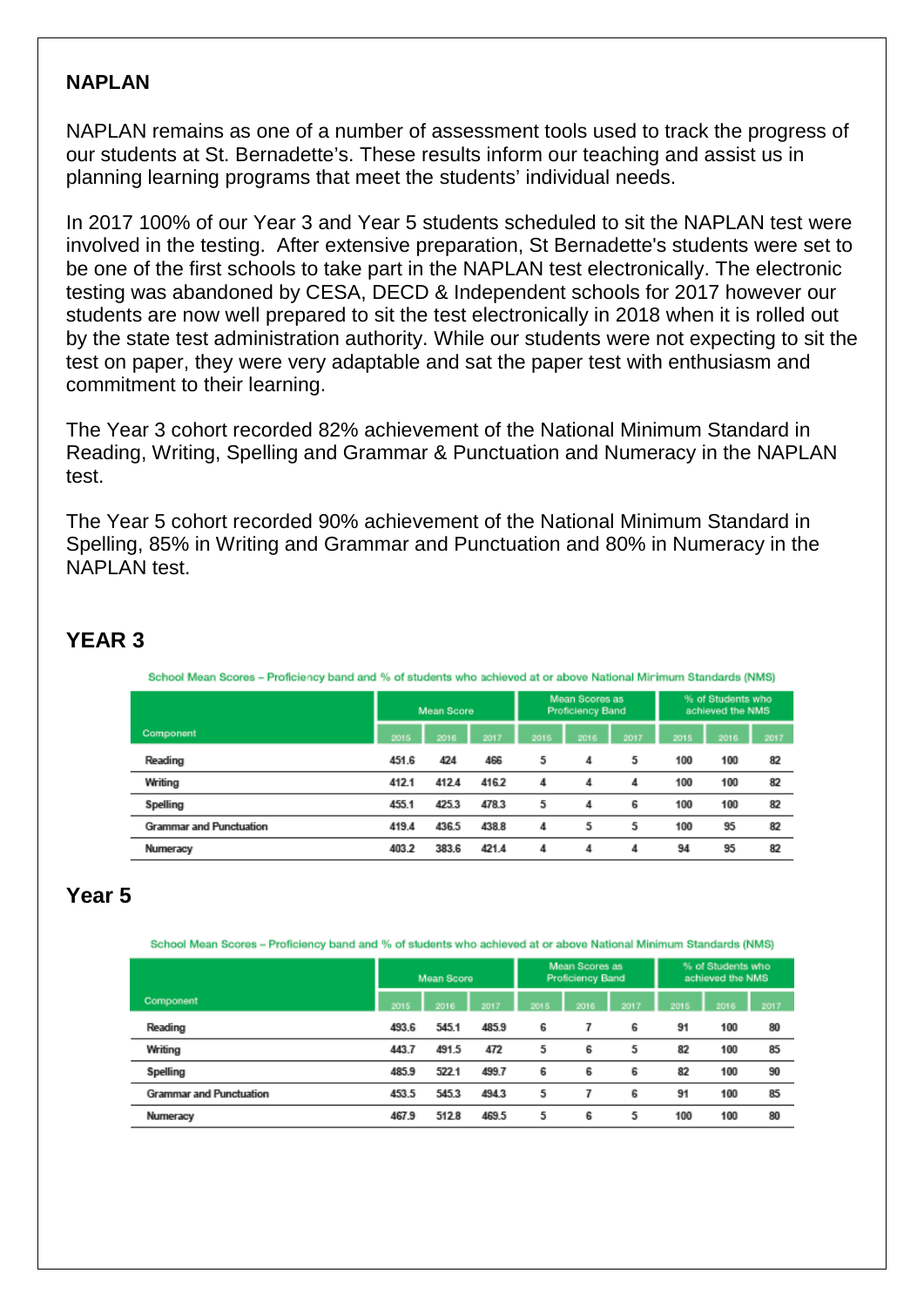# **Teaching staff numbers and FTE teaching staff numbers**

| Teaching staff                           | 11  |
|------------------------------------------|-----|
| Full-time equivalent teaching staff.     | 7.8 |
| Non-teaching staff                       |     |
| Full-time equivalent non-teaching staff. | 4.1 |

# **Teacher Qualifications:**

- 100% Bachelor of Education
- 3 Masters degrees
- 3 Graduate Diplomas
- 8 Graduate Certificate in Religious Education

# **Professional Learning Goals of teaching Staff**

All teachers have a set of documented and regularly reviewed goals related to both performance and development. They are supported in working towards these goals, including through access to high quality professional learning. Throughout the year each teacher gathers data and evidence which is then used to reflect on and evaluate their performance. They also receive regular formal and informal feedback on their performance. This includes a formal review against their performance and development goals at least annually, with verbal and written feedback being provided to the teacher

# **2017 Enrolments**

| <b>Total enrolments</b>                | 93  |
|----------------------------------------|-----|
| Girls                                  | 42  |
| <b>Boys</b>                            | 51  |
| Full-time equivalent enrolments        | 93  |
| Indigenous students                    | 3%  |
| Language background other than English | 48% |

| <b>Year Level</b> | <b>Number of</b><br><b>students</b> |
|-------------------|-------------------------------------|
| <b>Reception</b>  | 12                                  |
| Year 1            | 8                                   |
| Year <sub>2</sub> | 25                                  |
| Year <sub>3</sub> | 11                                  |
| Year 4            | 18                                  |
| Year 5            | 19                                  |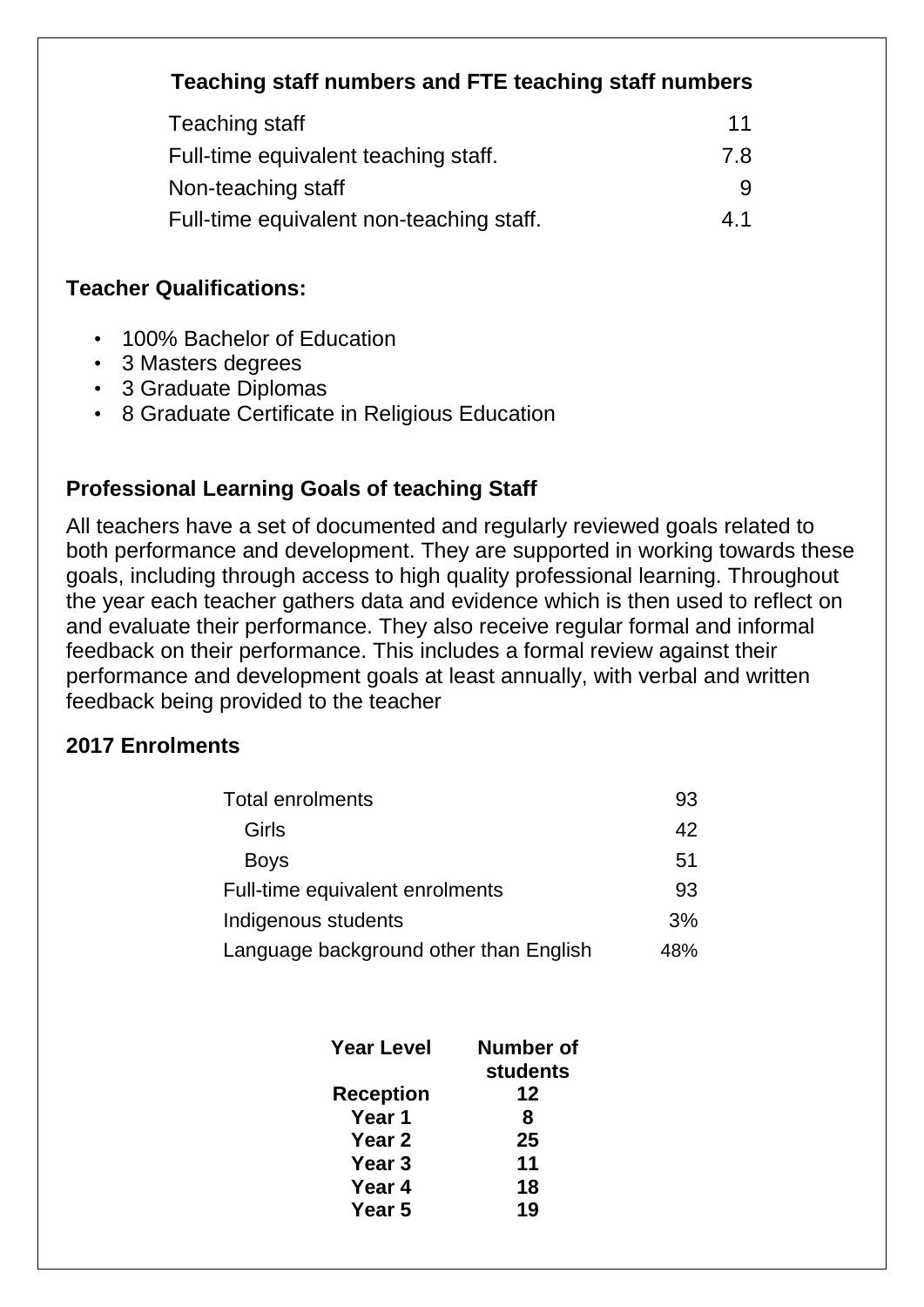# SES: St Bernadette' SES score is 98

The School's SES score is worked out by deriving this information from our families:

- Occupation dimension /3 Education dimension /3
- Household Income dimension /6 Family Income dimension /6

# **Student attendance rate 93%**

| Reception 93% |     | Year 3 | 96% |
|---------------|-----|--------|-----|
| Year 1        | 96% | Year 4 | 92% |
| Year 2        | 93% | Year 5 | 94% |

**Please Note:** This information is based on the number of school days that students are required to attend against those days taken as absence.

Our current practice of monitoring students' absences involves the following steps

- Each morning teachers record the class roll and record the absences straight onto CESIS.
- Office staff contact those students' families if there is no known reason for extended absences
- Class teachers inform the Leadership Team if children are away frequently and/or if there is a pattern in their absences, such as every Tuesday.
- Leadership team contacts the family to discuss the issue and supports them if necessary.
- If the problem is serious and persists then the Leadership Team contacts the Attendance Officer so that it can be followed through.

It's excellent that most of our families inform the school and explain why their child is away. This is important so that we can work together ensuring that all students are safe.

| <b>Students</b> | <b>School Destination</b>  |
|-----------------|----------------------------|
|                 | Sacred Heart Middle School |
|                 | Cabra                      |
|                 | Marymount                  |
|                 | <b>Other Schools</b>       |

**Year Five Students starting their next phase of their Learning Journey…**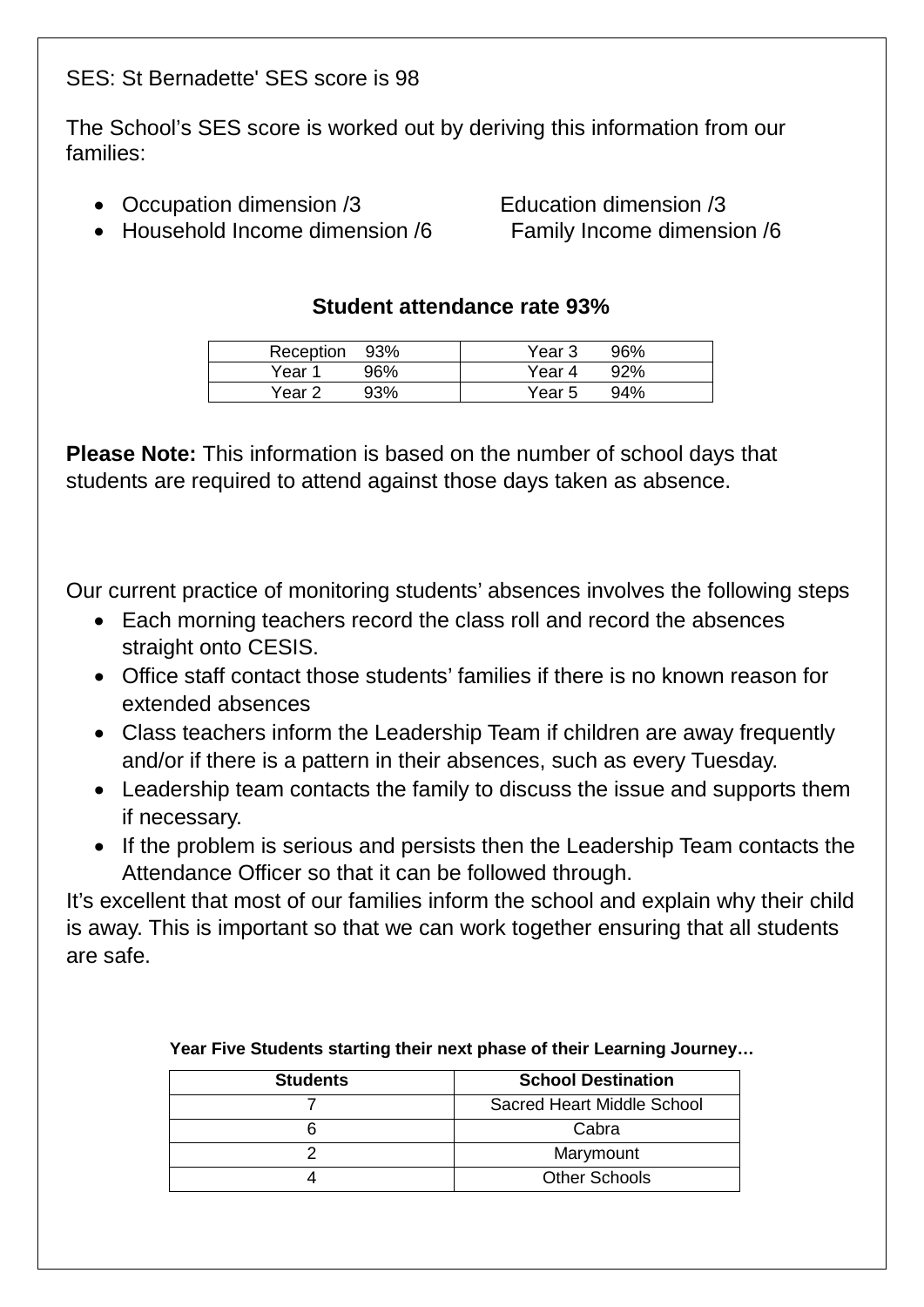# **Finance Report**

#### **AGM CASHFLOW REPORT 45 AT:** 45 AT: 30/12/2017

|                                             |          | <b>Actuals</b> |     | <b>Budget</b>  |               | Variance   |
|---------------------------------------------|----------|----------------|-----|----------------|---------------|------------|
| <b>Income</b>                               |          |                |     |                |               |            |
| Receipts from families                      | \$       | 221,722.68     | \$  | 296,722.00     | -\$           | 74,999.32  |
| <b>Grant Monies</b>                         | \$       | 1,316,017.00   | \$  | 1,159,507.00   | \$            | 156,510.00 |
| LSL & Parenting Reimb and CPF Allowance     | \$       | 47,205.15      | \$  | 26,021.00      | \$            | 21,184.15  |
| CEO Income                                  | \$       | 14,867.00      | \$  |                | \$            | 14,867.00  |
| Other Income, Reimbursement Salary Daniel   | \$       | 140,372.19     | \$  | 11,200.00      | \$            | 129,172.19 |
| Interest Income                             | \$       | 4,510.56       | \$  | 3,022.00       | \$            | 1,488.56   |
|                                             |          | \$1,744,694.58 | \$  | 1,496,472.00   | $\mathbf{\$}$ | 248,222.58 |
| <b>Tuition Expenses</b>                     |          |                |     |                |               |            |
| Tuition Salaries incl Super & Daniel Salary | \$       | 1,132,563.03   | \$  | 1,008,733.00   | \$            | 123,830.03 |
| Stationery and materials                    | \$       | 9,413.06       | \$  | 9,654.00       | -\$           | 240.94     |
| <b>Other Tuition Expenses</b>               | \$       | 91,012.93      | \$  | 91,906.40      | -\$           | 893.47     |
|                                             |          | \$1,232,989.02 | \$  | 1,110,293.40   | \$            | 122,695.62 |
| <b>Administration Expenses</b>              |          |                |     |                |               |            |
| Salaries and Super                          | \$       | 160,040.91     | \$  | 159,276.00     | \$            | 764.91     |
| Maint, Garden, Clean                        | \$       | 70,055.59      | \$  | 65,000.70      | \$            | 5,054.89   |
| Utilities, Rates, Rent & Telephone          | \$       | 40,812.89      | \$  | 48,380.00      | $-\$$         | 7,567.11   |
| Insurance                                   | \$       | 27,282.60      | \$  | 20,520.16      | \$            | 6,762.44   |
| <b>CEO Levies</b>                           | \$       |                | \$  | 66,012.00      | $-$ \$        | 3,640.75   |
|                                             |          | 62,371.25      |     |                |               |            |
| Other Admin                                 | \$<br>\$ | 44,063.39      | \$  | 60,500.00      | -\$           | 16,436.61  |
|                                             |          | 404,626.63     | \$  | 419,688.86     | $-5$          | 15,062.23  |
|                                             |          |                |     |                |               |            |
| <b>Current Liabilities</b>                  |          |                |     |                |               |            |
| Overpayment Control A/c                     | \$       | 51,575.11      |     |                | \$            | 51,575.11  |
| GST Payable A/C                             | \$       | 10.07          | \$  |                | \$            | 10.07      |
|                                             | \$       | 51,585.18      | \$  |                | \$            | 51,585.18  |
|                                             |          |                |     |                |               |            |
| <b>Non Current Liabilities</b>              |          |                |     |                |               |            |
| Enrolment fee refundable                    | \$       | 600.00         | \$  |                | \$            | 600.00     |
|                                             | \$       | 600.00         | \$  | $\blacksquare$ | \$            | 600.00     |
| <b>Current Assets</b>                       |          |                |     |                |               |            |
| <b>GST Receivables</b>                      | \$       | 740.38         | \$  |                | \$            | 740.38     |
| Prepayments                                 | \$       | 7,828.43       | \$  |                | \$            | 7,828.43   |
| provision for Doubtful debts                | \$       |                | \$  |                | \$            |            |
|                                             | \$       | 8,568.81       | \$  | $\sim$         | \$            | 8,568.81   |
|                                             |          |                |     |                |               |            |
| <b>Capital Expenditure</b>                  |          |                |     |                |               |            |
| Assets less than \$1000                     | \$       | 2,791.13       | \$. |                | \$.           | 2,791.13   |
| Build Fixed equip & Improvements            | \$       | 35,328.11      | \$  |                | \$            | 35,328.11  |
| Furniture & Equipment                       |          |                | \$  |                | \$            |            |
| <b>Computer Equipment</b>                   | \$       | 14,659.90      | \$  |                | \$            | 14,659.90  |
|                                             | \$       | 52,779.14      | \$  |                | \$            | 52,779.14  |
| <b>Trading Accounts</b>                     |          |                |     |                |               |            |
| P&F                                         | \$       |                | \$  | 1,500.00       | -\$           | 1,500.00   |
| OSHC & sporting schools grant               | \$       | 692.00         | \$  | 6,000.00       | -\$           | 5,308.00   |
| Uniform                                     | \$       | 1,724.94       | \$  |                | \$            | 1,724.94   |
|                                             | \$       | 2,416.94       | \$  | 7,500.00       | \$            | 5,083.06   |
|                                             |          |                |     |                |               |            |
| <b>Contra/Clearing A/cs</b>                 |          |                |     |                |               | 1,399.61   |
|                                             | \$       | 1,399.61       | \$  |                | $-5$          |            |
|                                             |          |                |     |                |               |            |
| <b>Net Cashflow</b>                         | \$       | 14,499.97      | -\$ | 26,010.26      | \$            | 40,510.23  |
| Key: Variance \$                            |          |                |     |                |               |            |

Income **Exceeding Budget** Exceeding Budget **Exceeding Budget** Under Budget Expenses Exceeding Budget Exceeding Budget Changes and The Under Budget Exceeding Budget Capital Expenditure **Exceeding Budget** Exceeding Budget **Exceeding Budget** Under Budget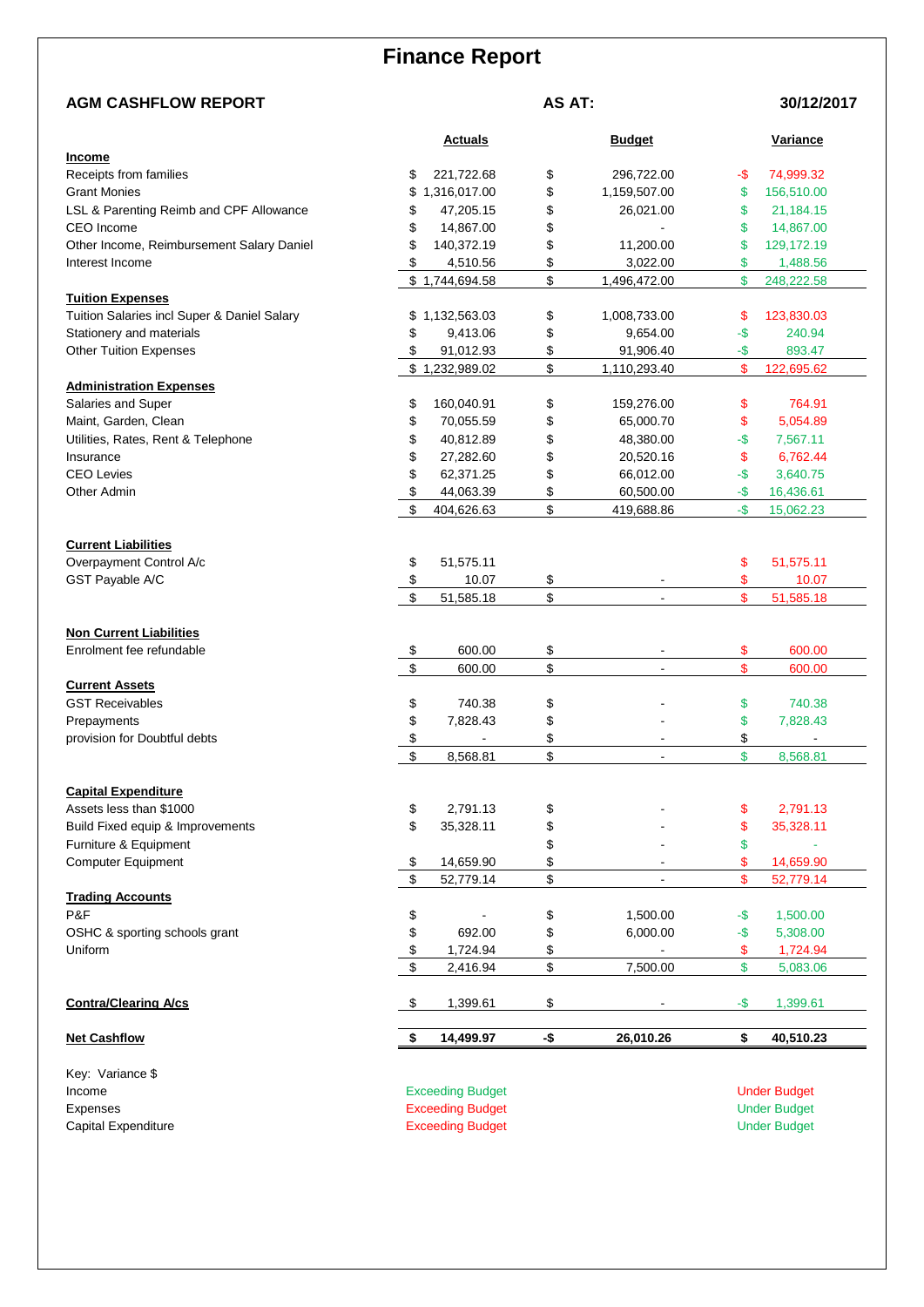



# **School Fees 2017**

| Tuition                      | \$2000<br>2 children, full fees less 5%<br>3 children, full fees less 10%<br>4 children, full fees less 15%<br>5 children, full fees less 20% |
|------------------------------|-----------------------------------------------------------------------------------------------------------------------------------------------|
| <b>Composite Fee</b>         | \$427 per student per year                                                                                                                    |
| <b>Excursion/Sports Levy</b> | \$134 per student per year                                                                                                                    |
| Resource / IT Levy           | \$410 per student per year                                                                                                                    |
| <b>Building Levy</b>         | \$234 per family per year                                                                                                                     |
| <b>CEO Levy</b>              | \$195 per student per year                                                                                                                    |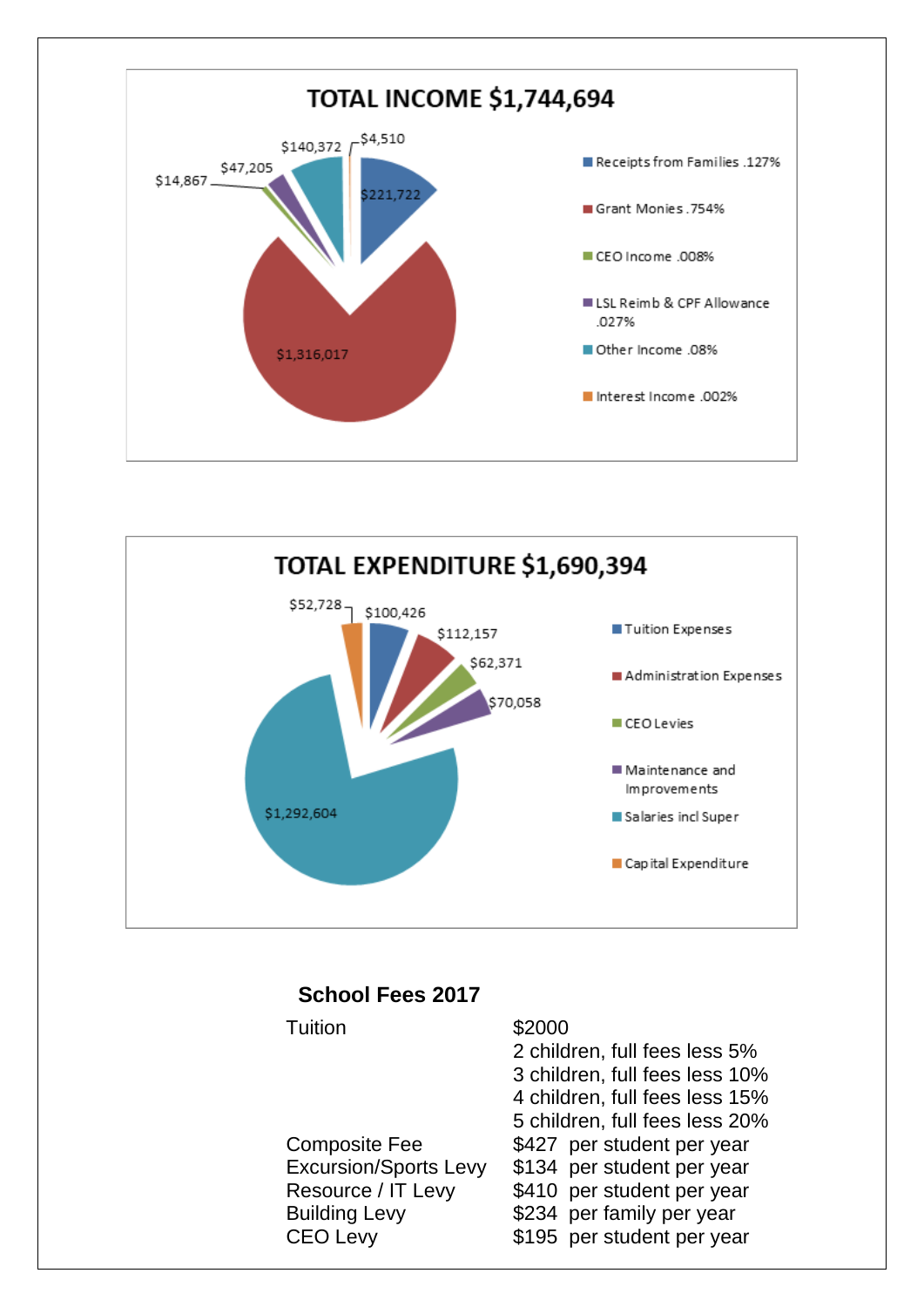#### **Work Health Safety & Welfare Report to School Board AGM 2017**

St Bernadette's follow the policy and procedure guidelines outlined in the Catholic Church Safety Manual which is in line with the WHS Act. 2012. The school is committed to meeting the standards required and to meet these objectives the active co-operation of all persons involved are required by the school in establishing and maintaining the highest possible safety standards. The aim is to ensure that workers, volunteers, visitors and other persons working/visiting the site are safe from injury and risks to their health while involved in school activities.

This is how we achieved safety standards in 2017:

• Emergency drills were conducted each term – Drills conducted included both evacuation and lockdown in various forms.

• Training - Catholic Church Insurance once again offered schools an on line training package, St B's took up the offer and enrolled the staff. Teresa Hinter attended Contact Officer training and is now the Contact Officer for the school. Dave Barrett our consultant from Catholic Health Safety & Welfare worked with the staff on Hazard reporting and Incident reporting. Hazard Management is an ongoing process and reporting is taken very seriously by workers and students. Through our maintenance procedures we are able to deal efficiently and effectively with hazards that are identified.

Staff were offered flu vaccinations.

• Testing/tagging of electrical equipment was completed in May by CC Reliable. Cords/appliances that were identified as an issue have been removed from school. The electrical register was updated. RCD protection is part of the routine servicing by CC Reliable. Servicing of fire equipment is conducted twice per year. A routine service to check system functionality of all the alarm systems and smoke detectors is conducted midyear annually. We have met compliance in all of these areas. There are many other areas where we need to meet compliance and we work proactively to achieve these goals.

• The WHS Committee meet twice a term and is comprised of WHS Co-ordinator, Principal and a cross section of staff. The committee work to an Agenda and items covered include review of the minor injury log for patterns and trends, review of incidents/accidents, safety issues, training analysis, hazard reports, maintenance issues, meeting compliance standards and much more.

• Workplace inspections were conducted in terms 1 and 3. During term 2 staff surveys were conducted on individual work spaces and WHS Management effectiveness. Risk assessments are an integral part of any event that happens at school, staff are very proactive in their approach to risk management and are to be congratulated on their due diligence.

Thank you to the leadership team for their ongoing support of WHS in St B's. All the staff work collaboratively towards continual improvement and leadership support is vital to an efficient and effective outcome.

After 17 years it is now time for me to hand on the safety baton to a new co-ordinator. Thank you to the staff, students and parents for their ongoing support of WHS and keeping St B's a safe and happy place. Best wishes to you all. Keep safe.

 Jenny McCabe Outgoing WHS Coordinator